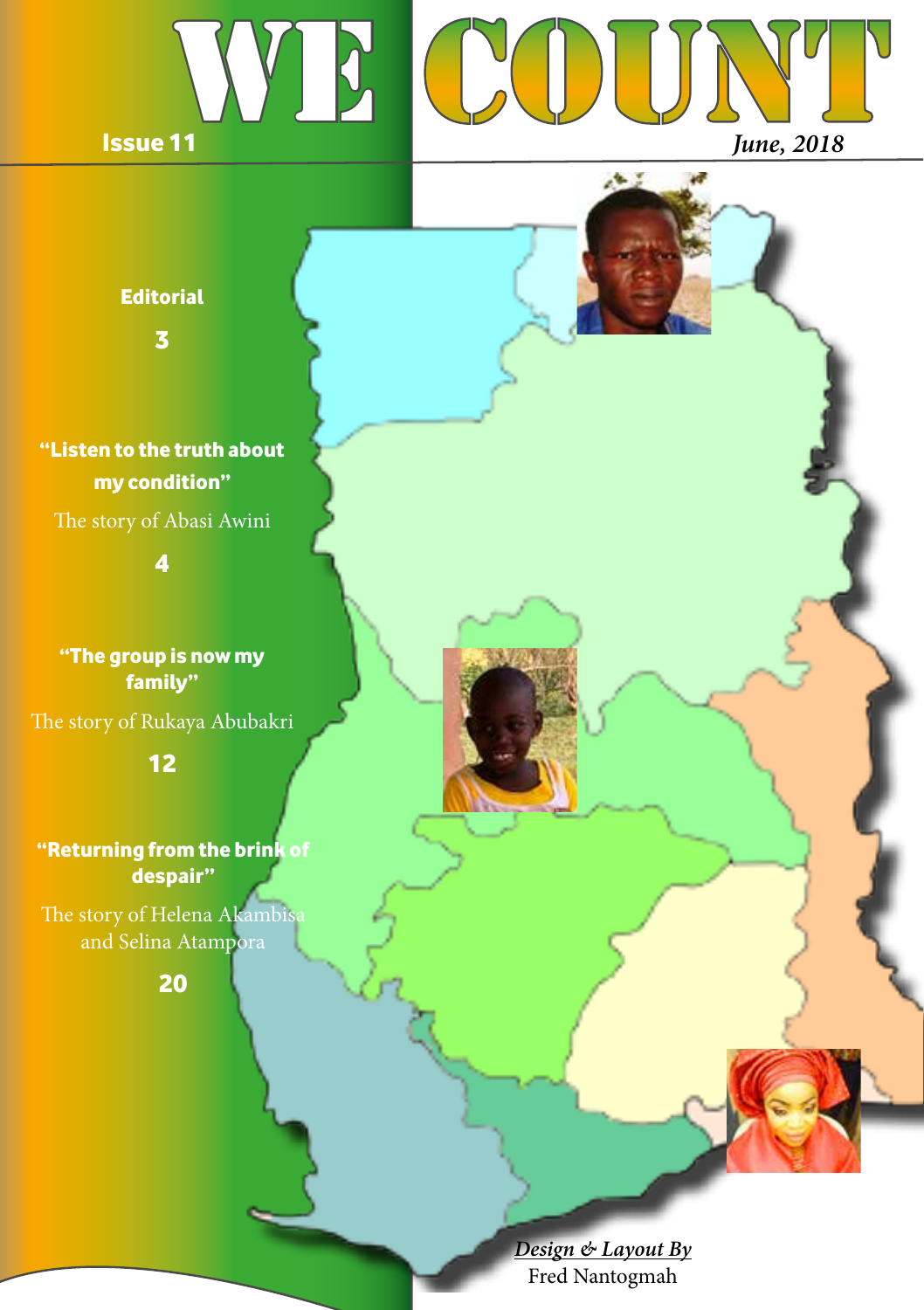

## *Tamale Office*

Plot No 143 Chanshegu, Tamale-Kumasi Highway Opposite UDS Central Administration, P. O. Box TL1140, Tamale, Northern Region, Ghana. Digital Address: NT-0237-3385

# *Accra Office*

233/18 Tenbibian St. Abelemkpe, P.O. Box AT1603, Accra

email: info@basicneedsghana.org website: https://basicneedsghana.org

## Funded By:



**©BasicNeeds-Ghana**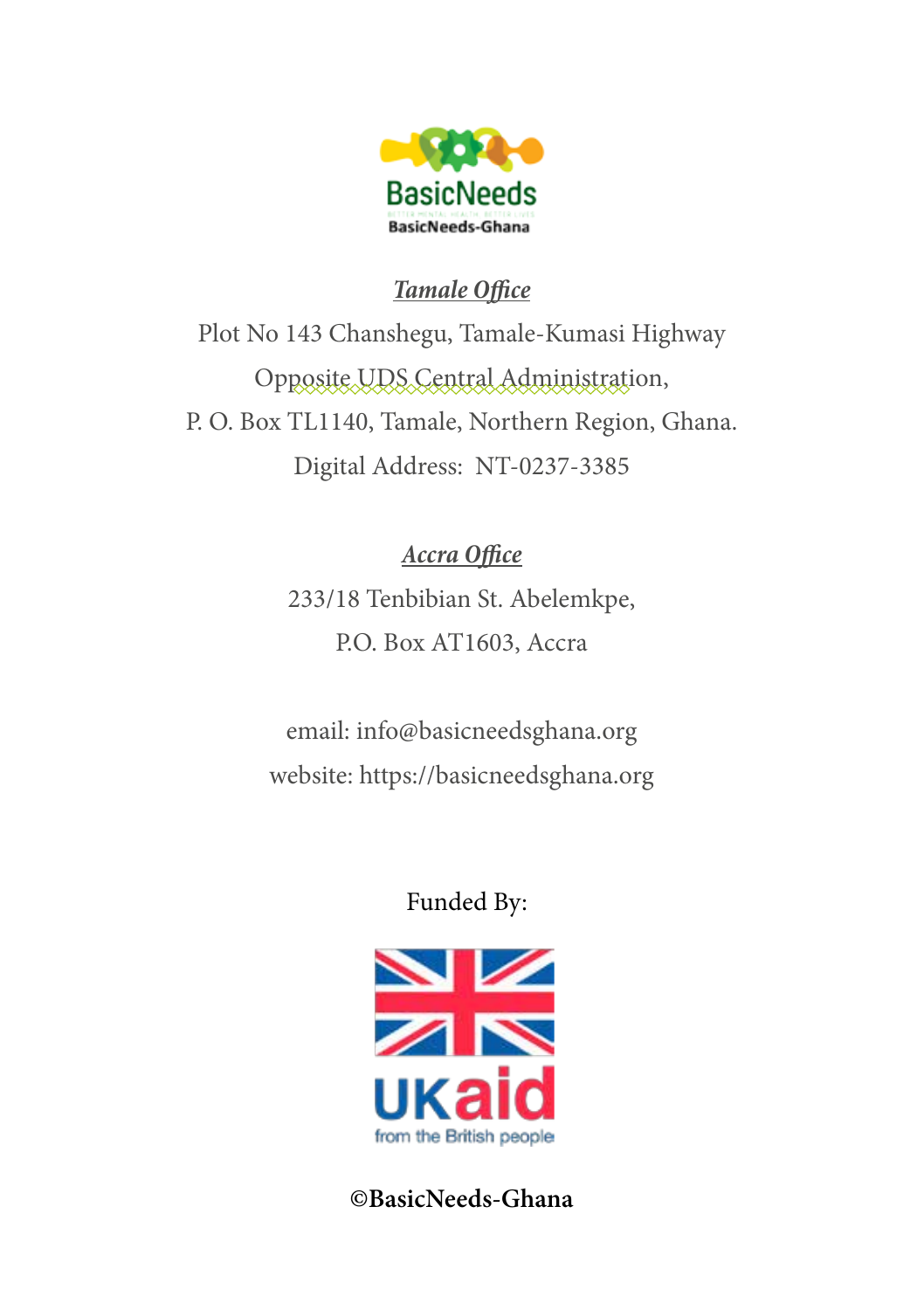## Editorial

You are welcome to this edition of "We Count" magazine. We hope you enjoyed reading the last issue which threw light on treatment paths people suffering from epilepsy usually pursue and how little investments towards their recovery can make them productive members of society.

In this issue, we explore the roles of community mental health volunteers in linking people with psychosocial needs to appropriate treatment options.

Many people living with mental illness in Ghana do not undergo treatment because of many and varied reasons. In the first instance, many persons in need of mental health care live in rural and remote areas, usually far from any mental health treatment centre. Further to it is the fact that many of such people are unaware of the existence of mental health treatment centres or simply lack knowledge that mental disorders can be managed at the hospital.

Being members of the communities they serve, community mental health volunteers are able to pass on relevant information to members of their community. The information they pass on can potentially influence people who need psychosocial help to seek out treatment at the most appropriate and convenient places.

Community mental health volunteers are also the nexus around which community peer support structures are built. From undertaking home visits to helping people with mental illness and their care-givers to constitute themselves into self-help groups, these volunteers provide ongoing care for the people with mental health needs who live in their communities.

Community mental health volunteers have, therefore, been identified as indspensable collaborators in ensuring an effective community mental health system. Their presence within community mental health service structure ensures that mental health programmes receive valid insights about the extent to which planned interventions are helping to achieve the desired change.

We hope that this edition will increase your awareness of the diverse ways people with mental health needs can benefit from the time of people who care. in promoting community-based mental health care.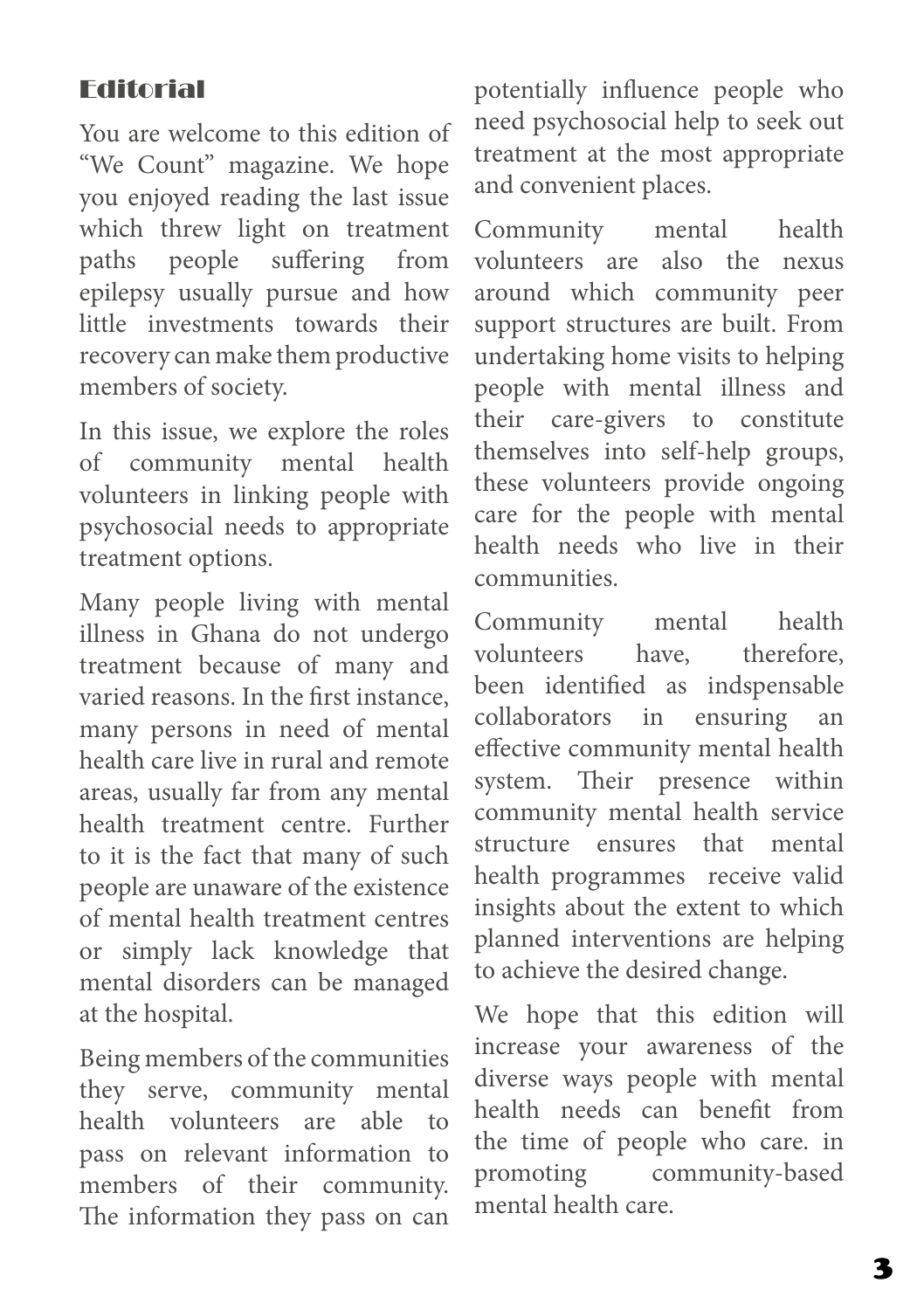# "Listen to the truth about my condition"

#### Synopsis:

Abasi Awini is a 34 year old energetic and hardworking young man. He has been diagnosed with substance induced psychosis. He attacked and injured his mother and uncle in a fit of rage. His family chained him and sent him to the hospital. The investigating police arrested him from the hospital for assault but released him to the care of his family when they were certain he was mentally ill. His family encased his foot in a log for safety, thus terminating his treatment at the hospital. BasicNeeds-Ghana supported him to access treatment and undertake animal rearing. Abasi has continued with his treatment till date. Using his own experience, he has become an advocate for mental health in his community.

#### *Credits:*

*Writers: Bernard Azuure & Fred Nantogmah Editors: Fred Nantogmah & Fred Osei-Agyeman Photographers: Bernard Azuure & Fred Nantogmah*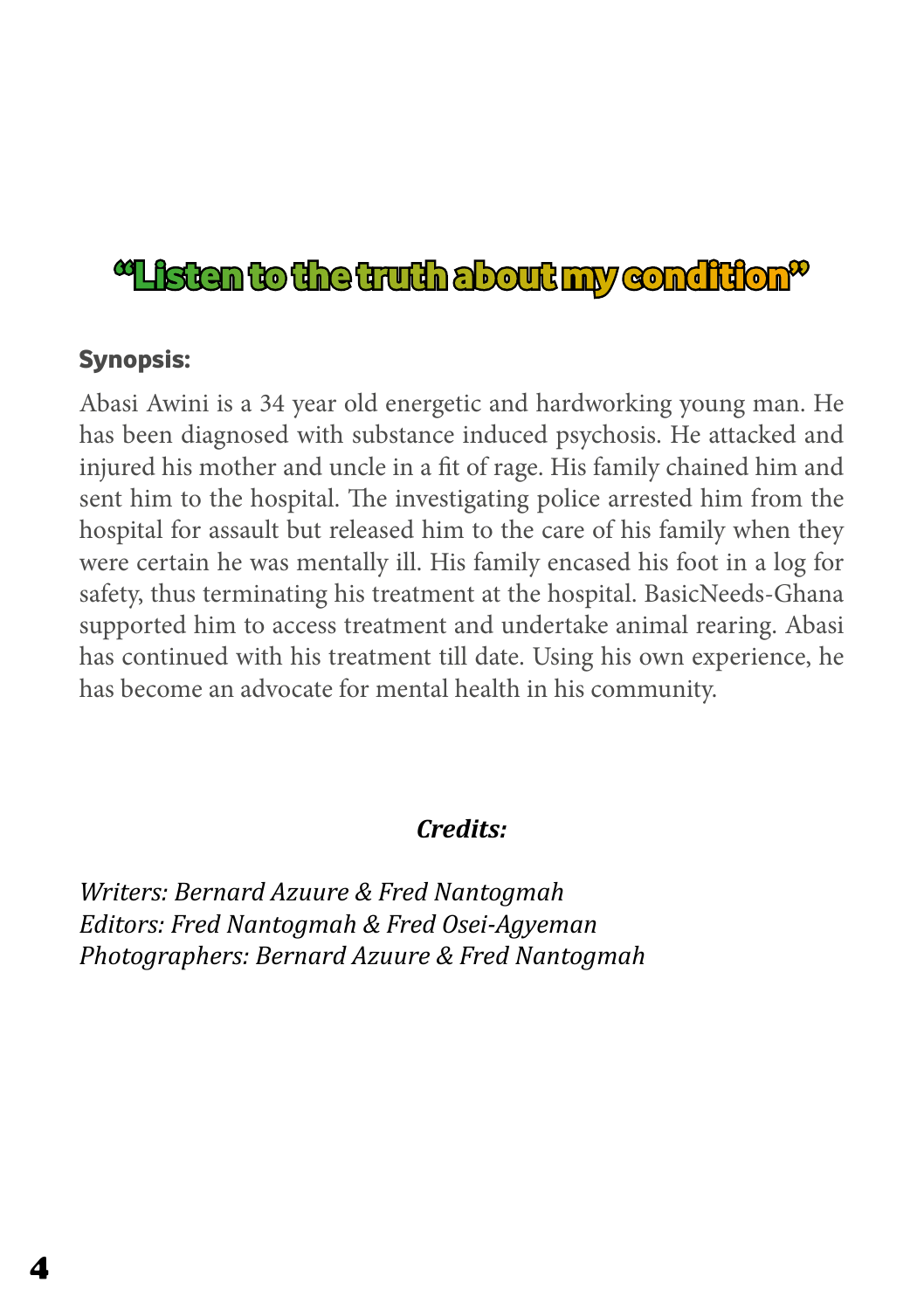Abasi Awini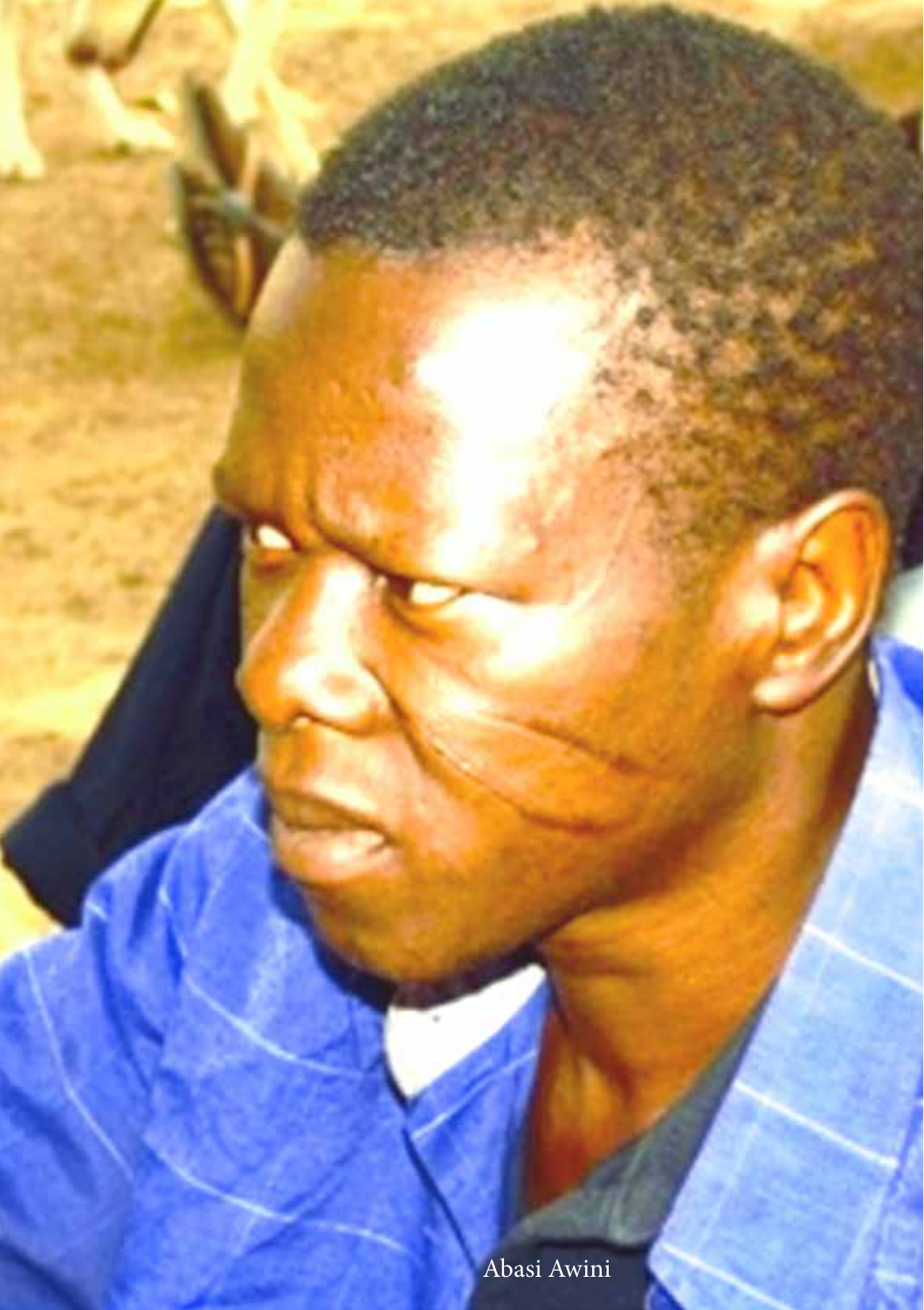# Introduction

This story begins in the town of Kopella in the Bawku-West District of the Upper East Region of Ghana. This rural community is largely still agrarian. Sometime in September, 2013, a young man was chained and sent to the Ps of the Upper East Region of Ghana. This rural community is largely still agrarian. Sometime in September, 2013, a young man was chained and sent to the Psychiatric Unit of the Zebilla District Hospital by his relatives; he had suddenly, and without apparent provocation, attacked and seriously wounded his mother and one other relative with a machete. That young man was Abasi Awini, 34, an energetic and hardworking young man. The Psychiatric Nurse who commenced treatment of Abasi is called Karim Issah Mbawin.

The police which arrested Abasi for assault unceremoniously and without proper procedure took him out of the hospital for investigation. But on realising that he was suffering from mental illness, they released him to the care of his family who subsequently restrained him by encasing his foot in a log for safety. This temporarily ended his treatment at the hospital.

# Light Shines in a Dark Room

Matthias Akugre is a Community Mental Health Officer responsible for a number of sub-districts of the Bawku West District including Kopella. He was first approached by some relatives of Abasi. They informed him that they had a relative who was inhumanely restrained in a dark room in their house. Matthias went to the house and found the report to be true. He physically examined Abasi and found sores on his body. "Abasi looked unkempt and weak" said Matthias.

He admitted that it was at this point that he remembered about BasicNeeds, having attended a workshop on addiction organised by the organisation a few weeks earlier. When he could not lay hands on contact number or email address of BasicNeeds, he proceeded to search for BasicNeeds on Facebook and posted a message to the organisation's wall. "I was overwhelmed with Abasi's condition that when I was contacting BasicNeeds for help on Facebook, I didn't notice I was doing so through my wife's account" Matthias said, smiling.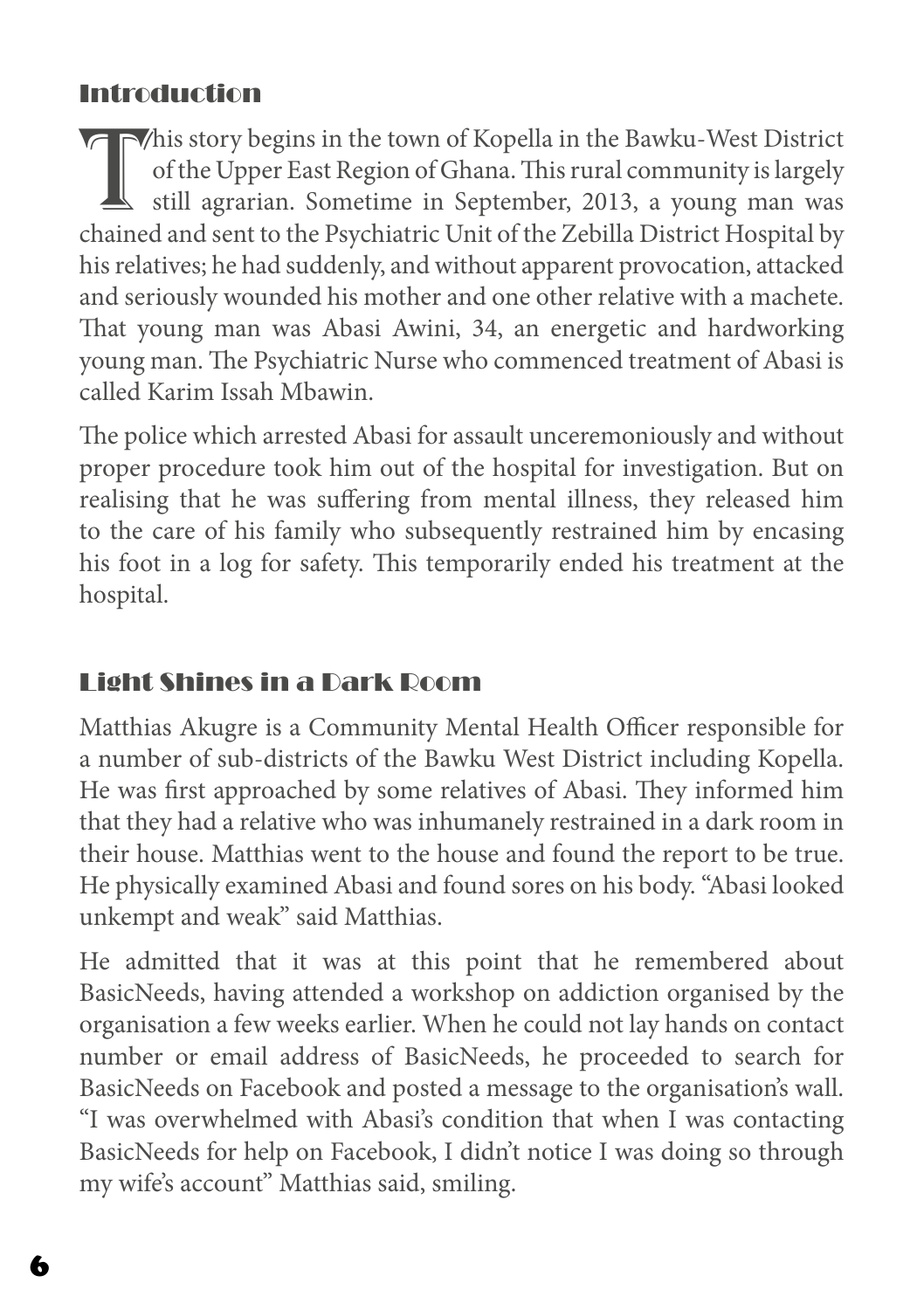

*Abasi's scars are a constant reminder of what nearly destroyed his life*

Not long after contacting BasicNeeds on Facebook, Samuel Abugbilla, a community mental health volunteer working with Basic Needs - Ghana, contacted him. Matthias says "Samuel told me he had been sent by BasicNeeds to find out what was happening and report back." Matthias took pictures of Abasi in his present state and sent them via whatsapp to Karim Issah Mbawin, Community Mental Health Officer

(CMHO) at the Zebilla District Hospital.

Matthias, together with Samuel, petitioned the Medical Superintendent of the Binaba Health Centre to release the official pick-up truck to send Abasi to the Zebilla District Hospital. Fortunately, Karim Issah Mbawin, the CMHO who treated Abasi earlier, was still at post and was responsible for his treatment.

## Treatment Resumes

Karim diagnosed Abasi with substance induced psychosis. This was as a result of Abasi smoking marijuana and drinking alcohol. His condition had been triggered after an episode of drunkenness, a fact confirmed by Azuporka, Abasi's younger sister.

Even though BasicNeeds-Ghana was paying for the Abasi's treatment, Karim enrolled Abasi unto the National Health Insurance Scheme (NHIS). He said that "I felt this was a more sustainable way to encourage his family to continue with his treatment. You could see that they did not have any money. There were times some of my fellow nurses and I had to buy food to feed Abasi from our own resources."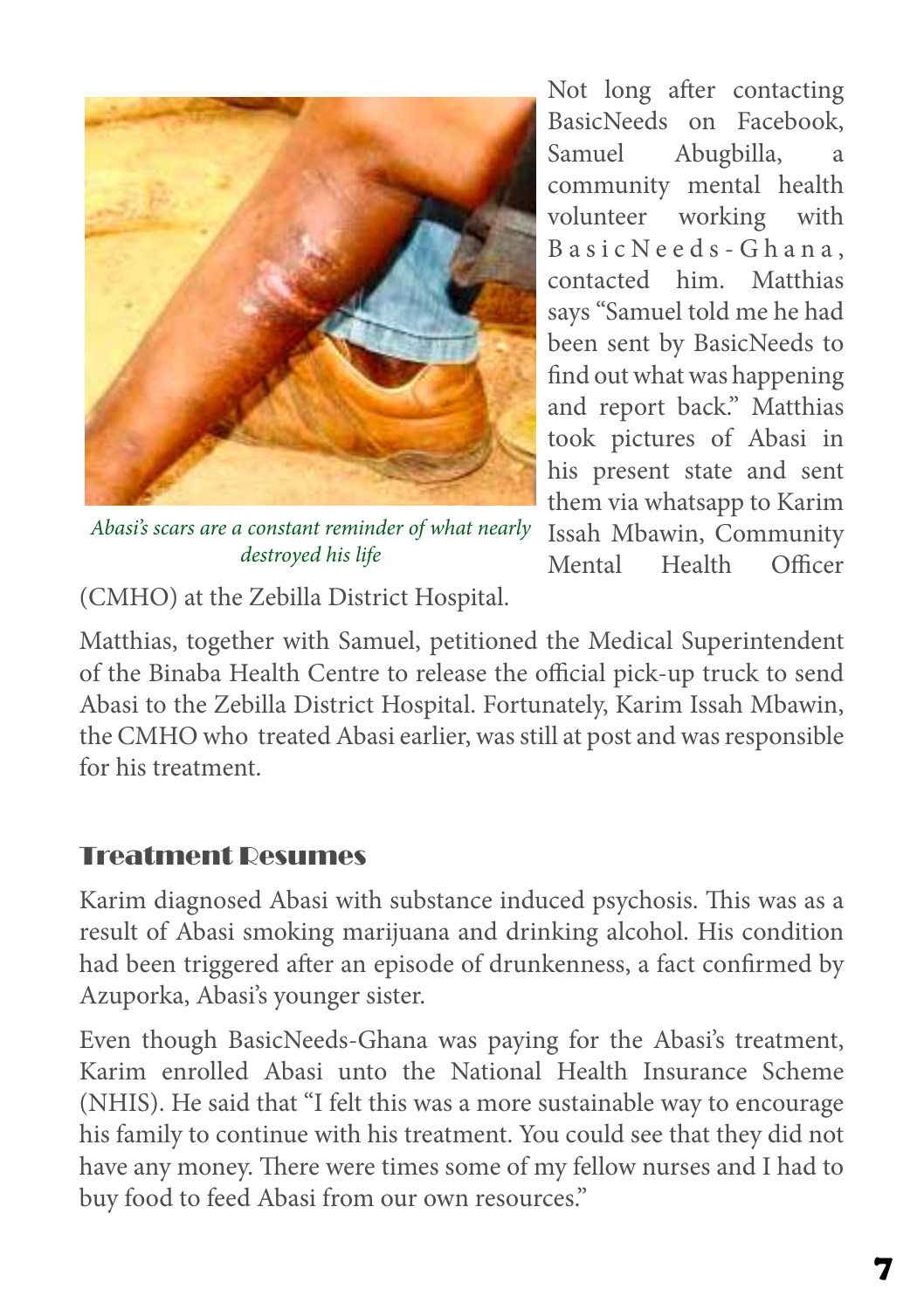Once he was certain that Abasi's mental condition had stabilized and his injuries healing, he recommended to the hospital administration to discharge him to the care of his family. This time round, however, his family had been prepared before hand by Matthias on how they would help in Abasi's recuperation.

# This is My Story

On the January 17, 2014, a team led by BasicNeeds-Ghana made its way to Abasi's home. The team was received warmly and members were offered the traditional token of welcome with drinking water. Having been welcomed, they introduced themselves and stated the team's business to checkup on Abasi and document his story.

Abasi heartily gave the team his consent and when asked if he would like to change the venue for the interview (quite a number of his relatives were seated with us at the time) he responded by saying "I am Ok here. I want them to sit here and listen to the truth of my condition".

Abasi recounted how he successfully cultivated and harvested rice during the farming season. During the dry season he decided to go to Kumasi in



*From left to Right- Karim Issah, Samuel Abugbilla, Abasi Awini, Matthias Akugre*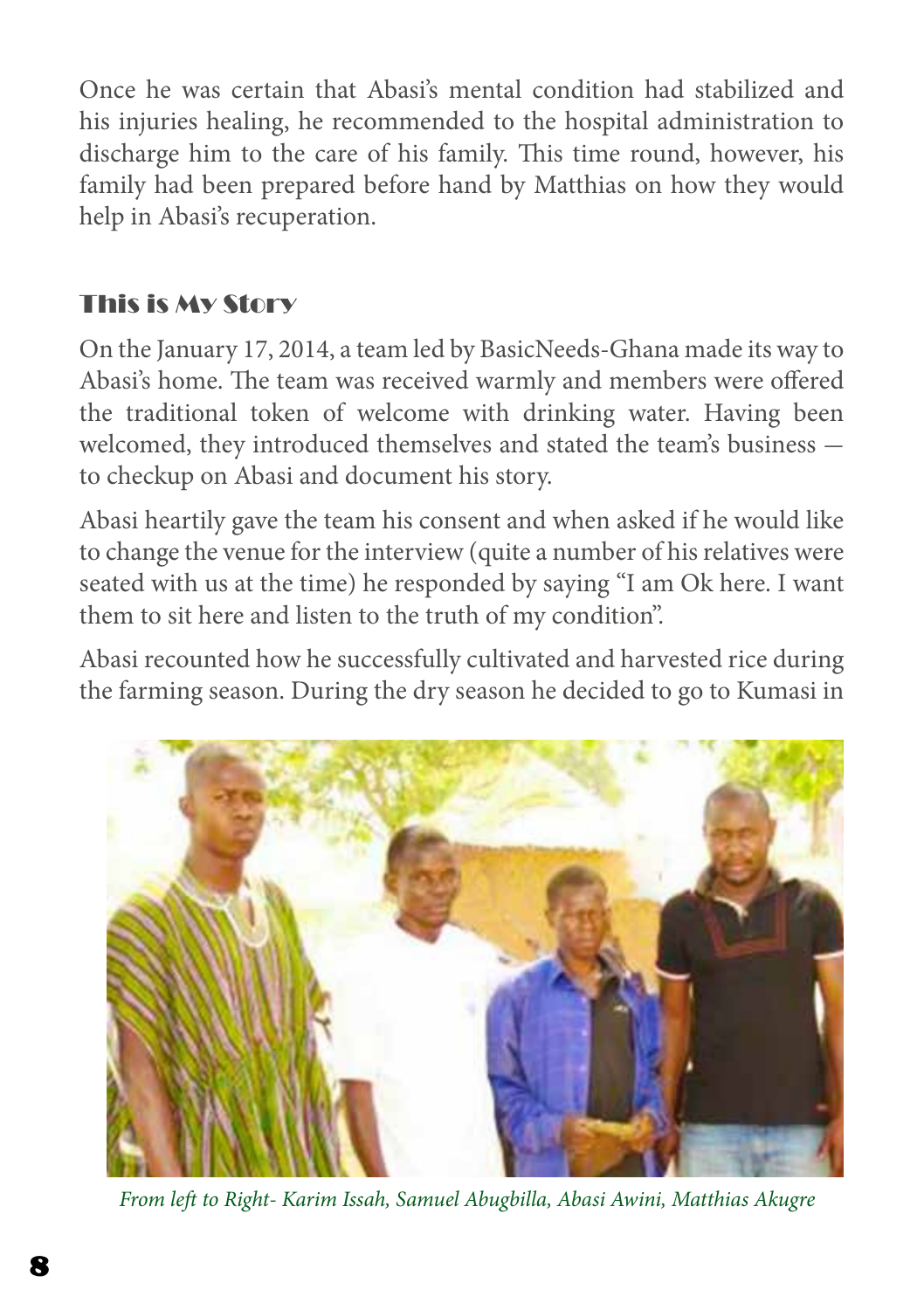the Ashanti Region (which has two farming seasons unlike in the north) to work as a farm labourer.

While in Kumasi, he said that there was so much work to do so he felt the need to boost his energy to enable him to cope with the task. He, therefore, started smoking marijuana in addition to cigarettes. Some of his friends who smoked came to him for directions to buy the drug. Abasi, therefore, saw an opportunity to make money. He would buy the marijuana directly from the suppliers and then sell to his friends at a high price. Abasi had trasitioned from just being a user to being a middleman.

According to him, after sometime in Kumasi, he came home. He had gone to the funeral within the community and taken some alcohol. He woke up later at home and found himself without his clothing. When he confronted his mother as to the whereabouts of his clothing, his mother told him she had taken them to be sold. He then got angry and inflicted machete wounds on her. His mother was then rushed to the hospital in Binaba and it was while he, Abasi, was on his way to the hospital that he saw this other relative farming on the parcel of land which was originally his farmland. He couldn't control himself and thus inflicted machete wounds on him too. This relative had to be rushed to the Tamale Teaching Hospital for medical care.

When he was eventually subdued he was chained and sent to the Zebilla District Hospital. He was in the hospital receiving treatment when some policemen came there and arrested him on the charge of assault. They took him away and later released him to the care of his family. Abasi said "the policeman who released me said they (police) don't deal with mad people's cases".

His family, however, did not send him back to the hospital. When they took him home, they forced his foot into a log because they were afraid he would attack them again. They had sold his rice in storage without his consent while he was at the hospital. They did not want to take any chances of possible retribution from him. That was the state he found himself when Matthias came to take him away to be treated.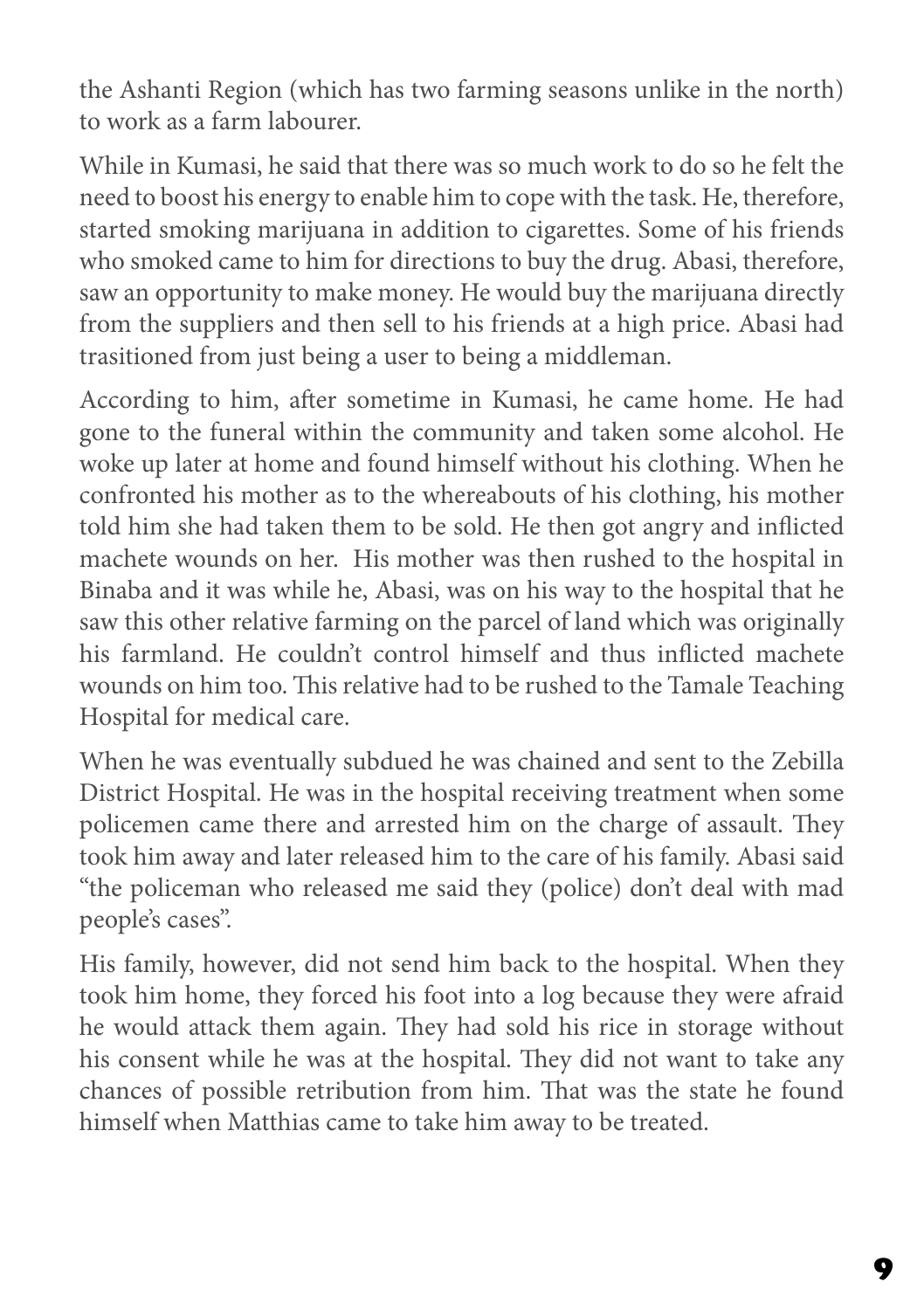# Looking ahead to the Future with Hope

Abasi has continued with his treatment till date. Using his own experience, he has become an advocate for mental health in his community. He said "when I see people smoking or drinking alcohol, I tell them that it will make them sick and they will suffer a lot".

He concedes that since he started treatment, the way his family treats him has improved. He said "now I am able to move about and they talk to me and consult me when they are going out". Abasi's family unanimously agreed he had become approachable and sociable. Abasi's sister also said Abasi himself was so interested in getting well so much so that he did not wait for anyone to tell him to take his medication.

Abasi said he would like to farm and rear small ruminants. Based on his interest, BasicNeeds-Ghana gave him two goats to rear. This support has enabled him to stay in Kopella during the dry season to take care of the animals. The community mental health volunteer also pays regular home visits to Abasi to check up on him and ensure that he is on track with his medication.



*Rearing animals gives Abasi something to do when not farming*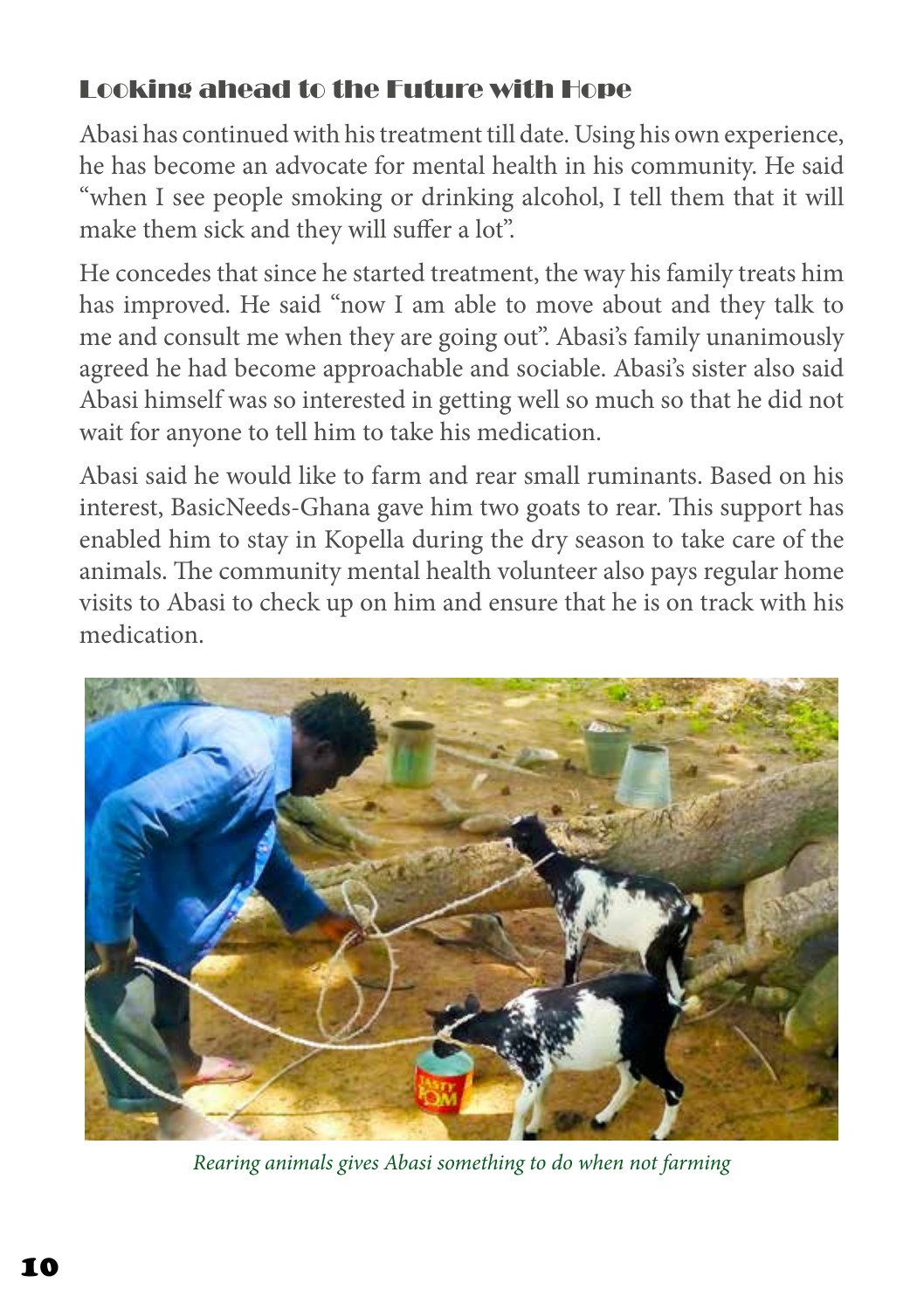# "The group is now my family"

### Synopsis:

Rukaya Abubakari is a person living with epilepsy. Having to take care of her infirm mother from the tender age of 5 robbed her of her childhood and prevented her from going to school. An initial seizure she suffered while still an apprentice, was attributed to fatigue until the seizures became frequent and severe. Meeting a community mental health volunteer changed her life and set her on a path to treatment. She was encouraged to join a self-help group of persons with mental illness and epilepsy where she got the peer support to cope with her illness. Having completed her apprenticeship, she got support to start-up and now lives a more comfortable life with her husband.

## *Credits:*

*Writer: Sunday Atua Anaba Editors: Fred Nantogmah & Fred Osei-Agyeman Photographer: Sunday Atua Anaba*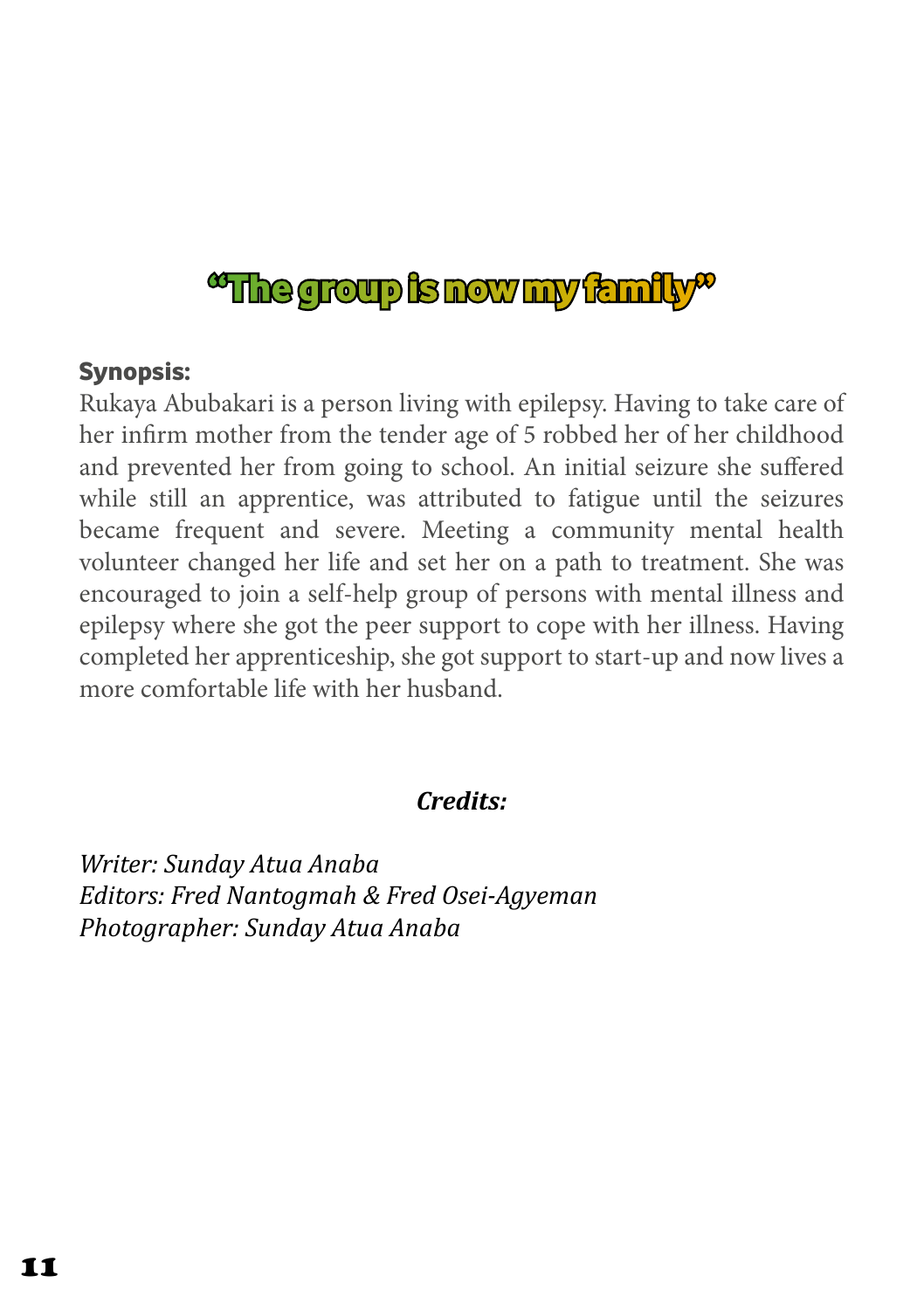Rukaya Abubakari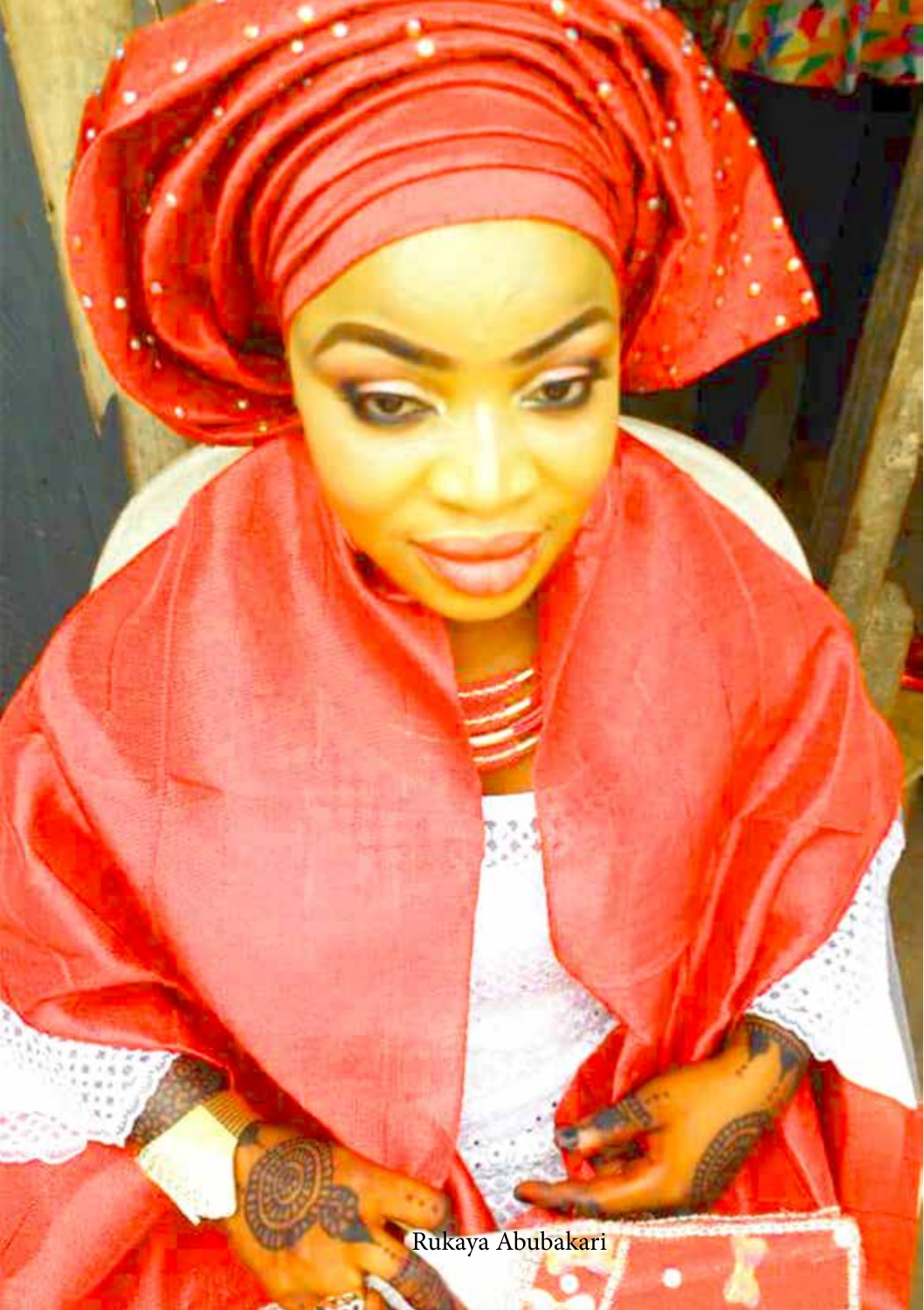# Introduction

Navigating between the shops and houses in Nima, a sprawling<br>community in Accra, the BasicNeeds-Ghana project team arrived<br>at the shop of Rukaya Abubakari. She is a seamstress. She recently<br>completed her apprenticeship but community in Accra, the BasicNeeds-Ghana project team arrived at the shop of Rukaya Abubakari. She is a seamstress. She recently completed her apprenticeship but stayed on to work with her mistress at the same shop. Becoming a seamstress isn't the only good thing that has happened to her recently. Rukaya also got married to her sweetheart and now lives with him at Abenase, a suburb of Nima.

Rukaya Abubakari was diagnosed with seizure disorders in 2010 by a psychiatrist. Auntie Mariam, a community mental health volunteer, had encouraged her to participate in a BasicNeeds-Ghana organised specialist outreach clinic in the Nima area. The volunteer also introduced her to the Nima Abenase self-help group (SHG) of which she is a member till date. She is practically a member of Auntie Mariam's family, having learnt to sew from Auntie Mariam's firstborn daughter, Hurierat.

Rukaya likes to be called Ruki. She is a 26 year old lady who hails from Togo. Ruki is the only child of her mother, Ayishetu. She was raised by her stepfather, Abubakari who is a security guard. She has five (5) step siblings.

# Life Growing Up

Ruki says her childhood was an unhappy one. "I was never a happy girl growing up because my mother had to battle with a stroke when I was just five (5) years" she said. Ayishetu battled with this ailment until her demise 20 years later, in 2017. Ruki said "my step-father used to provide money for mother's treatment at the hospital but he stopped. He simply didn't have enough money to continue with the treatment, especially when there was no indication that she was getting better." Before her illness, Ruki's mother sold cooked food at the Nima market.

Ruki had to take care of her mother all by herself. She, therefore, did not go to school. When she was asked why she hadn't been to school, she simply smiled and said "my parents didn't send me." Ruki had to forgo schooling and took care of house chores such as fetching water, washing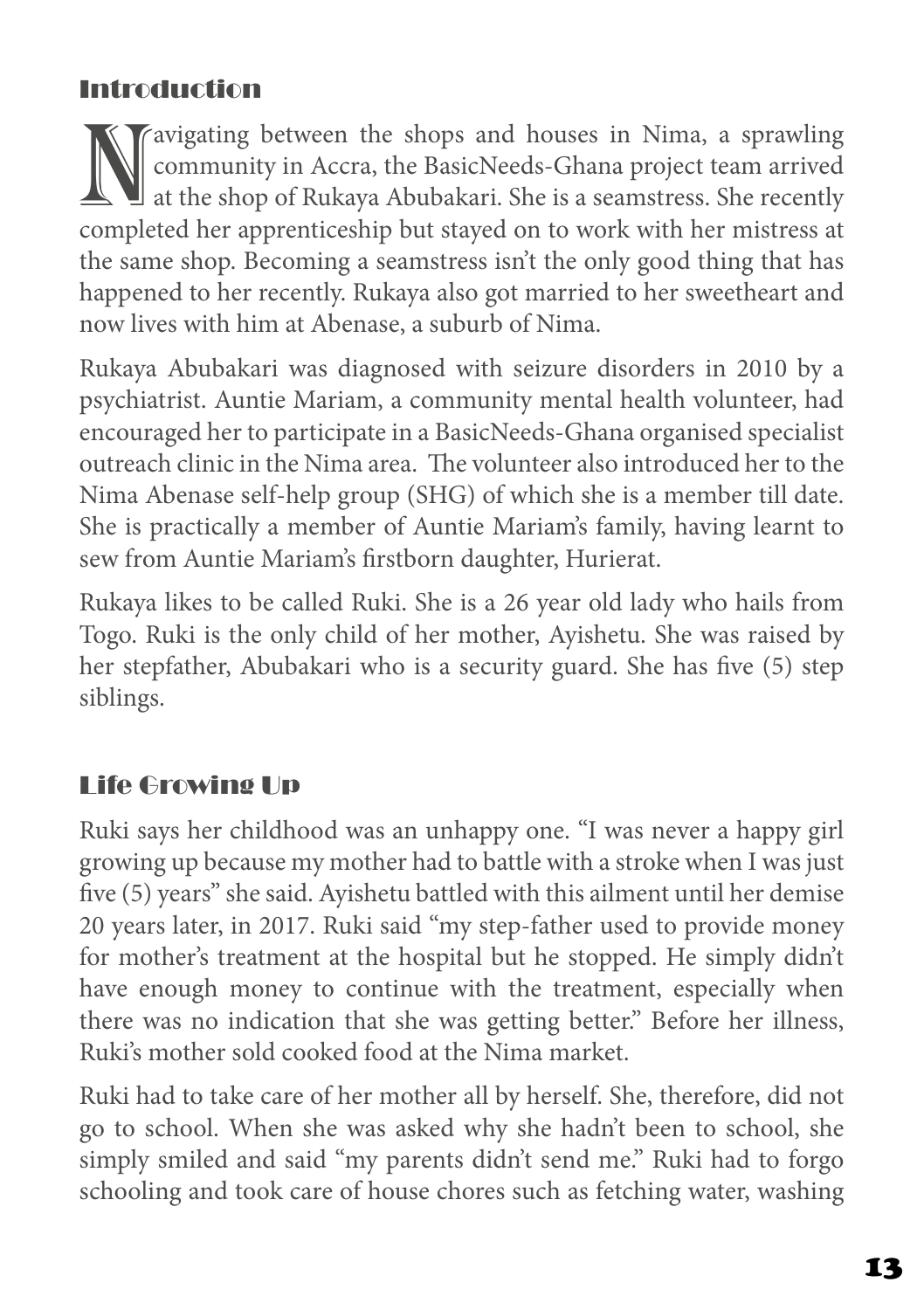and cleaning her mother.

Unlike a lot of children her age, Ruki did not have any aspirations of what she wanted to be when she grew up. Having assumed so much responsibility at such a tender age was enough to make Ruki develop a very serious outlook on life. She did not have any friends like the average girl in her neighbourhood. Ruki said "I simply did not have time to play. I had to be near my mum at all times. Friends would have simply been a distraction."

When her step-father saved some money, she was sent to begin her apprenticeship. She had turned 18 at this time. "I was lucky to find a mistress who lived near me. This gave me an opportunity to keep my eye on my mother even from here" Ruki said. But she did not have the full complement of sewing equipment needed for an apprenticeship. She, therefore, used the sewing equipment of her fellow apprentices.

Ruki quickly caught the attention of the young men in her neighbourhood. She started getting proposals for marriage. But she couldn't be bothered. She intimated with a sly smile that "I refused a marriage proposal because I wanted to stay and take care of my mother and concentrate on learning to sew."

# Onset of Seizures

Ruki experienced her first seizure when she was 19 years. She was in the shop when this happened. She had just began her apprenticeship. She suddenly felt lightheaded. This was quickly followed by a severe headache. She eventually collapsed. "I thought I was sleeping on my bed when I fell down but woke up to realize I was sleeping on the floor" she said, bursting out in laughter. She explained that "my madam thought this was due to exhaustion so we thought nothing of it."

She suffered another seizure three (3) days later. This time, she was at home. It was in the night. She recounted the experience: "I was asleep when I suddenly experienced a sharp headache. I woke up confused and 'felt myself slipping away'. I later realised I had passed out." But she kept these seizures to herself because "I didn't want my mother to worry."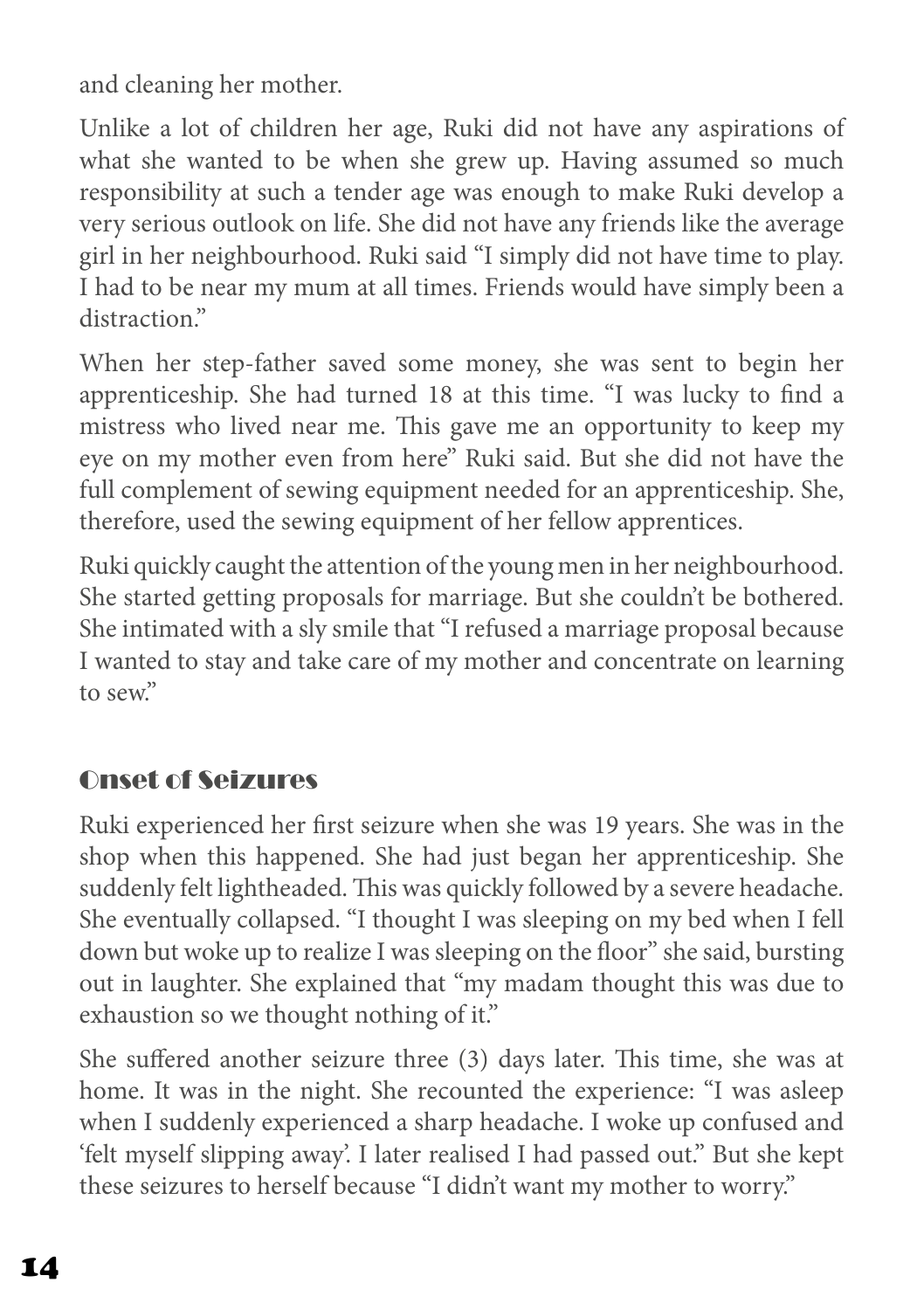# Right place, right time

Ruki said "I was in the shop one afternoon when Auntie Mariam came around. She had come to visit some people and had come in to greet my madam. You know my madam is her daughter, right?" Though she was not part of the ensuing conversation between mother and daughter, Ruki was keenly listening. She said that "my attention was particularly drawn to their conversation when she started talking about what conditions the doctor was coming to treat. She mentioned that the doctor would be treating people who had seizures. So after she left, I told my madam that I had had other episodes of seizures after the one in the shop sometime back." This reference to a doctor was with regards to a psychiatrist who was coming to undertake outreach services in Nima.

Ruki's mistress informed Auntie Mariam about the condition of her apprentice. Auntie Mariam invited Ruki over and asked her what was happening. Ruki recalled that initial conversation between them: "I felt really shy having to explain how I fainted and lost consciousness. But she showed so much understanding."

Auntie Mariam, on hearing Ruki's story, encouraged her to come for the outreach. "She told me that it was free of charge and that she would help me get treatment for my problem" said Ruki. This was enough to convince her.

# Auntie Mariam's Perspective:

Auntie Mariam recollects that "I first encountered Ruki at my daughter's shop in 2010." She had gone to that neighbourhood to visit some mental health service users and invite them to a scheduled specialist psychiatric outreach clinic to be held in the neighbourhood. Ruki had just started her apprenticeship with Hureirat, Auntie Mariam's daughter.

Hureirat intimates that "Ruki asked me how come my mother was so knowledgeable in mental health issues. I responded that she was a community mental health volunteer working with a mental health organisation." Ruki confided in her mistress that she suffered from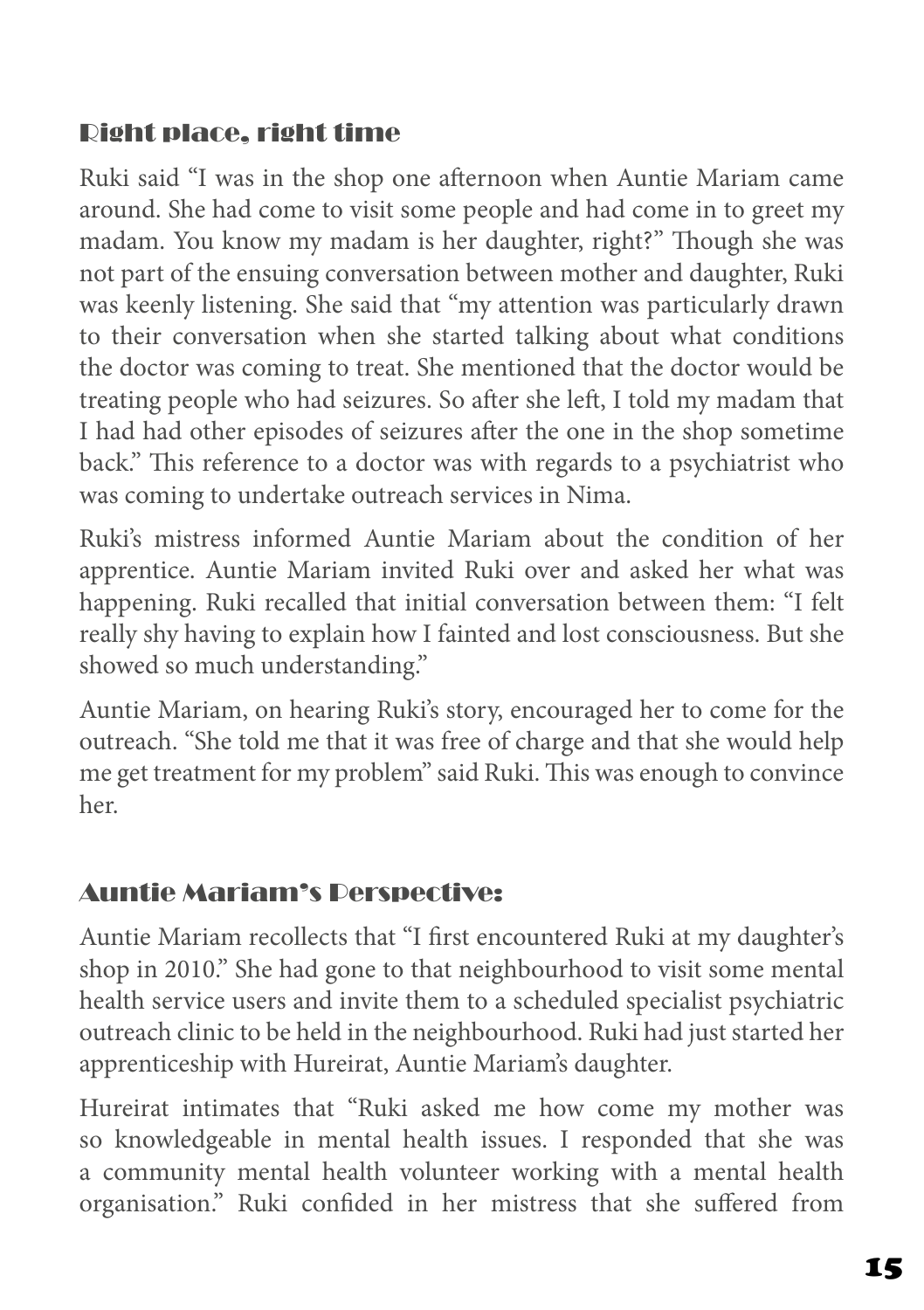seizures. "When my daughter told me about this, I wanted to talk to Ruki. I wanted to find out from her exactly what was happening to her" says Auntie Mariam. "Apparently, she had been silently suffering from seizures for some time now. She did not want to make her mother anxious because of her condition and so had kept it to herself; she had successfully done so because her seizures usually occurred in the night" she adds. Ruki's mother, Ayishetu, had been afflicted by a stroke and Ruki had automatically assumed the responsibility of caring for her.

Auntie Mariam convinced Ruki to see the visiting psychiatrist during the outreach clinic organised by BasicNeeds-Ghana in collaboration with the Ghana Health Service. The psychiatrist diagnosed her with seizure disorder and prescribed medicines for her. These medicines were given to her free of charge.

# On the Path to Wellness

Once Ruki was diagnosed and started treatment, she no longer experienced frequent seizures. She became less worried that her mother would find out she was unwell. Ruki indicated that "I felt so relieved when I no longer suffered seizures."

The mental health volunteer also introduced her to the Abenase SHG. For



*Ruki with Auntie Mariam at Ruki's shop*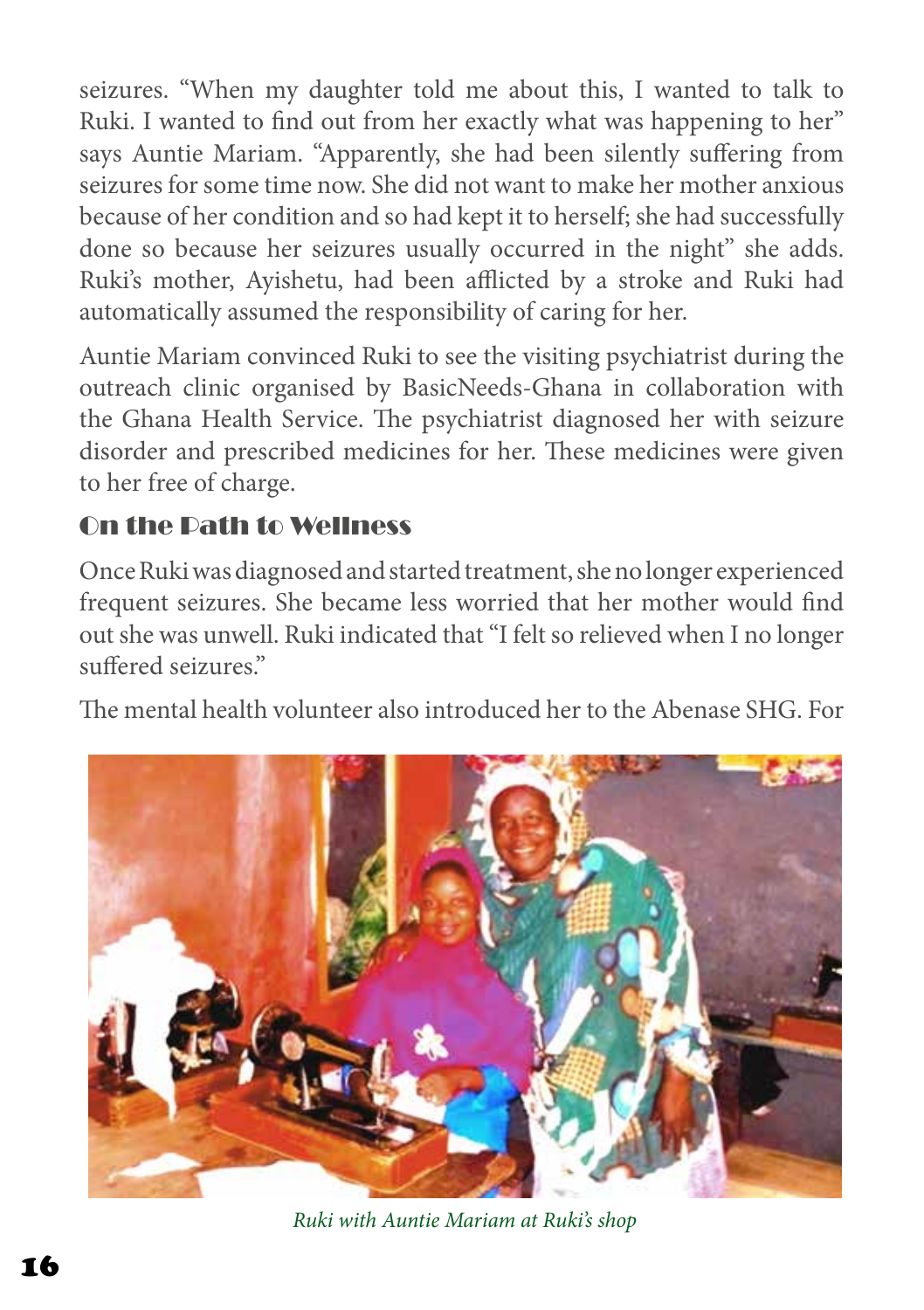the first time in her life, Ruki belonged to a group; she now had friends she could talk to. She said excitedly "you can't imagine my surprise when Auntie Mariam paid us a visit at home with some of the group members."

Because of Ruki's continued membership of the Abenase SHG, she has been encouraged to continue with her treatment. She has not experienced any seizure for more than a year now. She was also given sewing equipment to further her training. She said "I was so excited to be given the sewing machine. I really needed it."

The SHG has also continued to be a source of social support for Ruki. When Ruki completed her apprenticeship, she was supported to graduate befittingly by her SHG members. The group also supported her during her marriage and when her mother passed away. She says "for me, this group is now my family. Auntie Mariam is now my family. Without them, life would have been very difficult for me."



*Ruki and her husband*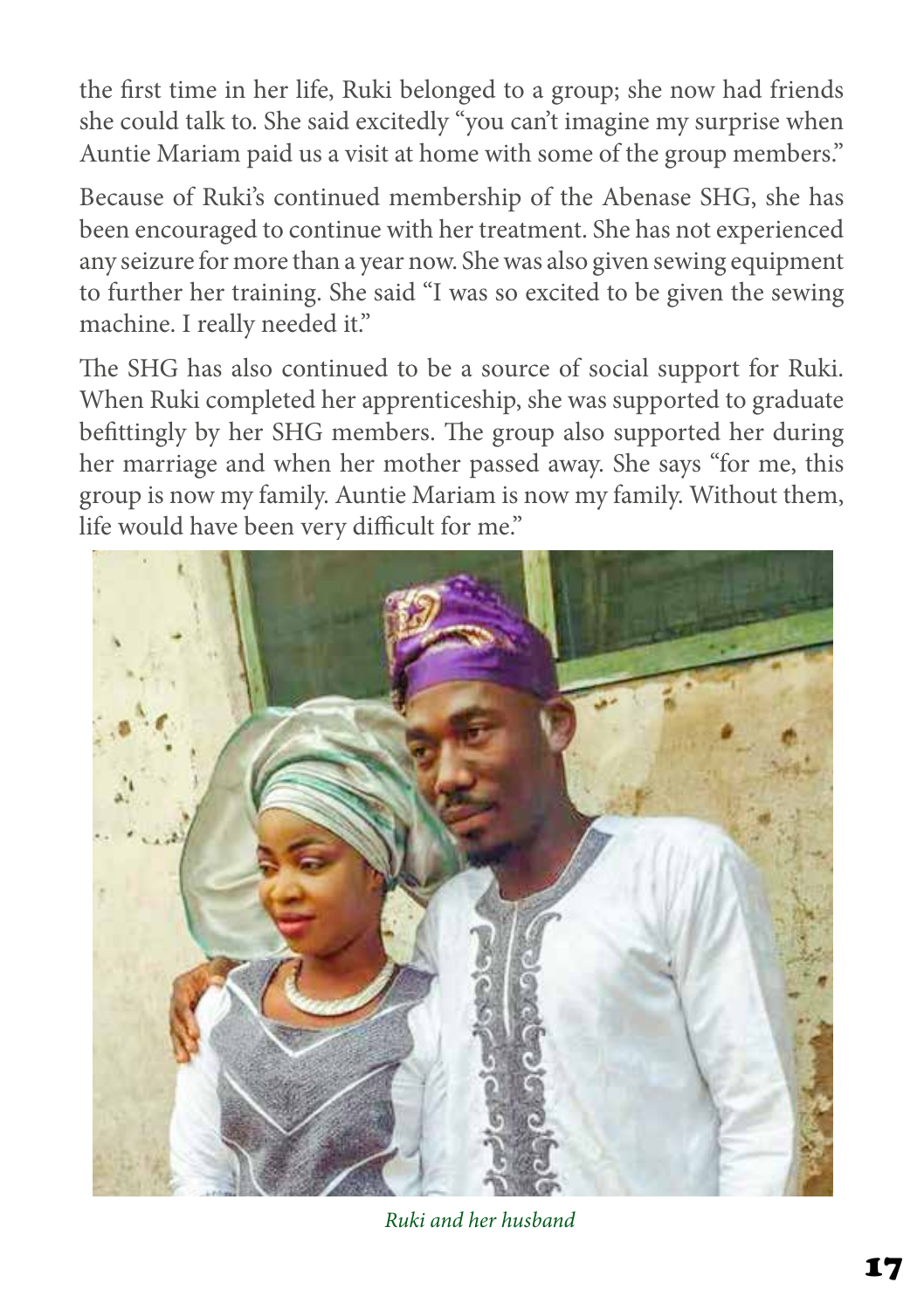# "Returning from the brink of despair"

#### Synopsis:

A condition that was initially misdiagnosed as malaria caused young Helena to lose her ability of speeach and hearing. Her mother and father lost faith in the general health system and resorted to prayer camps and traditional healers in search of treatment for their daughter. A radio announcement informing their community of a planned specialist psychiatrist outreach marked the turning point in the lives. Helena, who was diagnosed with epileptic psychosis, is now stable and has been enrolled in a special school. Her mother was supported to restart her weaving business which collapsed as a result of taking care of her mentally ill daughter and the associated stigma.

#### *Credits:*

*Writers: Thomas Benarkuu & Pontius Ninwiiri Editors: Fred Nantogmah & Fred Osei-Agyeman Photographers: Ebenezer Pobea & Fred Nantogmah*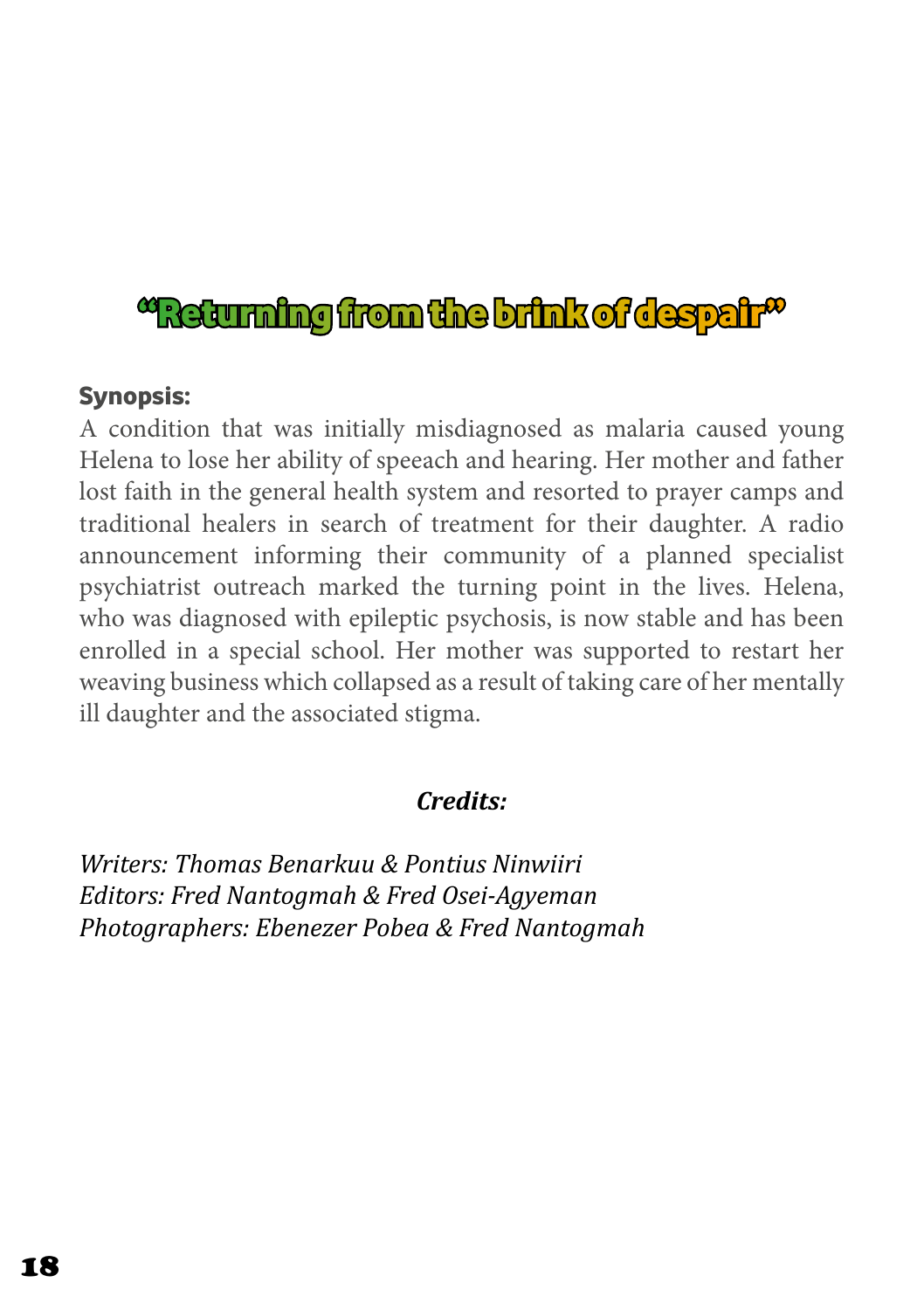Helena Akambisa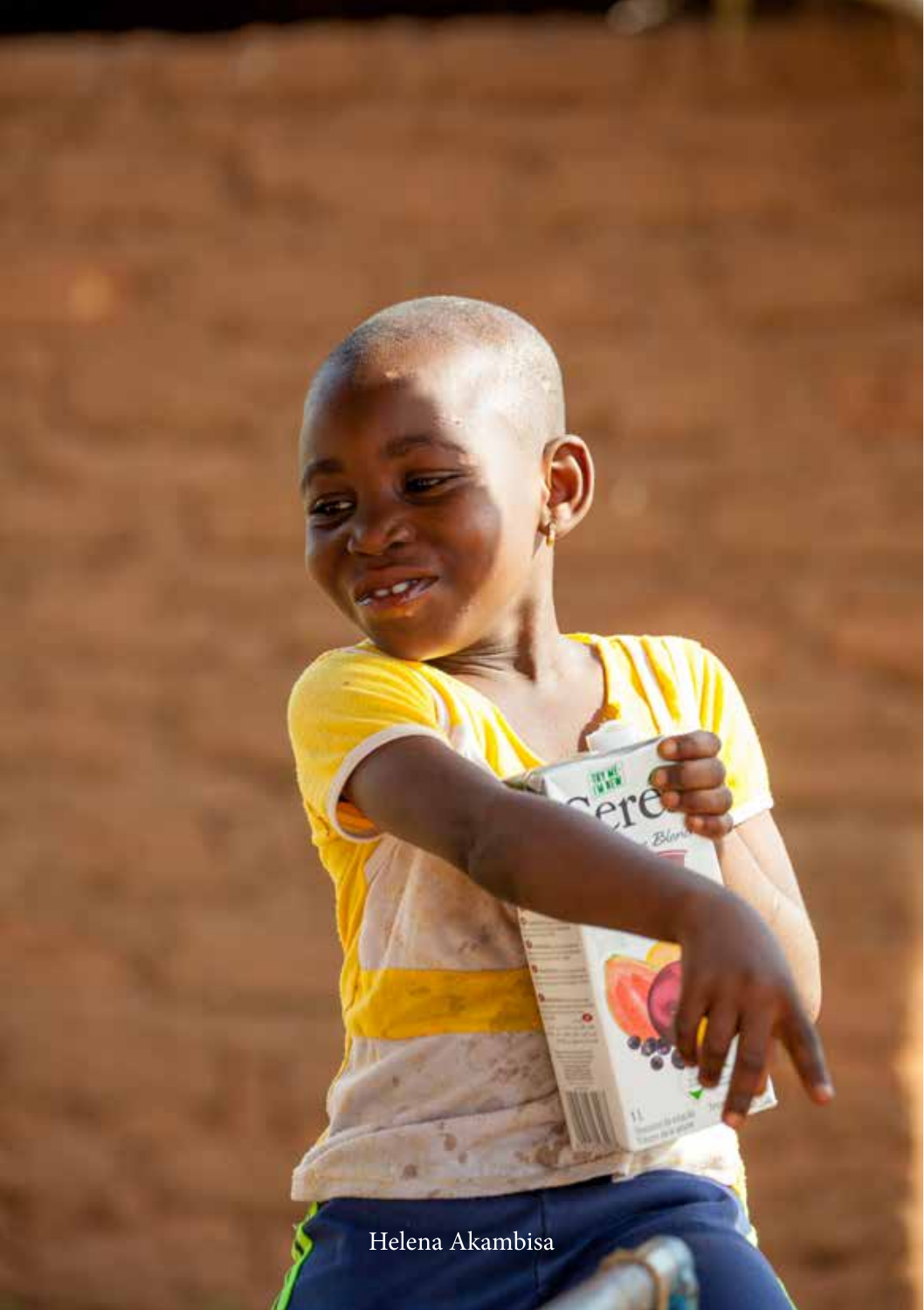## Introduction

When Nicholas Aguyiri and Selina Atampora got married 9 years<br>ago, they were happy and eagerly expected to be blessed with the<br>fruit of the womb, as is usual with every newly married couple.<br>A baby girl their first child w ago, they were happy and eagerly expected to be blessed with the  $\blacktriangle$  fruit of the womb, as is usual with every newly married couple. A baby girl, their first child, was eventually born to them. She brought joy to the family. She was named Helena Akambisa. Nicholas and Selina were also blessed with a baby boy. Helena is quite protective of her younger brother and loves to play with him she comes home from school.

Nicholas, Helena's father, is a 49 year old peasant farmer while Selina, her mother, is 38 years old and a weaver. Both of them hail from Bolgatanga in the Upper East Region of Ghana. The family migrated to Anyima in the Kintampo South District of the Brong Ahafo Region in search of greener pastures about 8 years ago. The family depends on the income from the sale of produce from Nicholas's farm and Selina's weaving loom.

# Life Before Helena's Illness

Even though the Aguyiri household is not a wealthy one, Helena's parents are committed to giving their children the best life possible. However, this has been a challenging task due to Helena's condition. She was diagnosed with epileptic psychosis about 3 years ago. Nicholas says "my little angel's condition has become an unbearable pain in my heart that I have had to endure every night and day."

By the time Helena was 3, she appeared to be very healthy. One could easily discern that she was an intelligent child from the way she did things. She was enrolled at the Anyima Roman Catholic Crèche. Helena's parents were determined to give her the best education possible. She enjoyed being in school and loved to play with his friends and her younger brother.

# Initial Signs of Trouble

One early morning in March, 2014, Selina woke up to find her daughter running a fever. "Her (Helena) body was hot like coal fire and she was very restless. I thought if I gave her paracetamol syrup it would bring down her temperature but it did not work. Her condition actually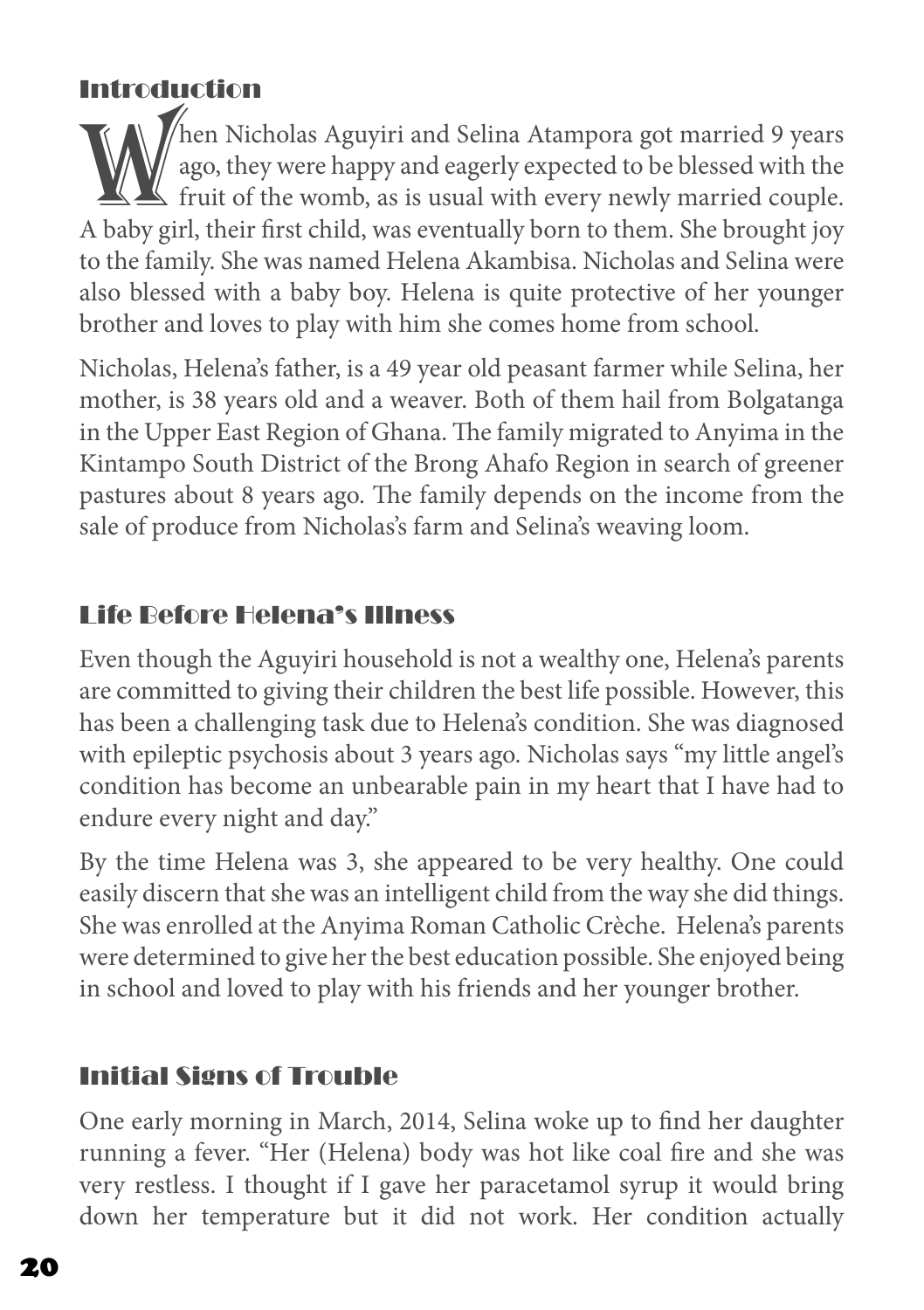became worse" recalls Helena's mother. Selina rushed her daughter to the Kintampo Government Hospital where she was diagnosed with malaria. She was admitted for three (3) weeks but her condition kept deteriorating. She was later referred to the Komfo Anokye Teaching Hospital in Kumasi because she had developed complications. Without any warning, Helena had become paralysed.

Helena was on admission at the Komfo Anokye Teaching Hospital for three (3) months. Selina recounts those long hours she spent sitting by her daughter's bed: "I felt so sorry for my baby. I could feel she was in agony but I could not do anything to alleviate her pain. I felt so helpless." Fortunately, Helena regained the ability to walk and she was discharged.

Helena's parents had spent all their income on hospital bills. The business of both Nicholas and Selina suffered as a result of their inability to regularly tend their farm or weave new cloth. This ultimately affected the family income. Selina, in particular, could not do any productive work but to stay home and take care of Helena. "It got to a point when we struggled to eat" Selina recalled.

Shortly after coming home, however, Selina noticed very disturbing changes in her daughter. She says "I noticed that her speech and hearing had become impaired. She also started having seizures. These were all new phenomena." Initially, Selina thought these were side effects of the treatment Helena had undergone at the hospital and therefore, believed they would go away after a while. However, they persisted and her seizures became intense and more frequent. "I became alarmed when her (Helena's) seizures became more frequent. She would fall during the day and also in the night." Selina said, wiping tears from her eyes.

Earlier experience by Nicholas and Selina had caused them to become apprehensive of hospitals in general. Influenced by the pieces of advice from both family and friends, Nicholas and Selina started believing that their daughter's condition was a spiritual one. They, therefore, felt that their only option was to consult herbalists or visit prayer camps. The family spent their already depleted resources paying for herbal concoctions or consultation fees but this did not yield any progress either. "I sold all my Kente cloths and other valuables just to ensure that my daughter was healed" recounted Selina. Nicholas recounts that "at the prayer camps I had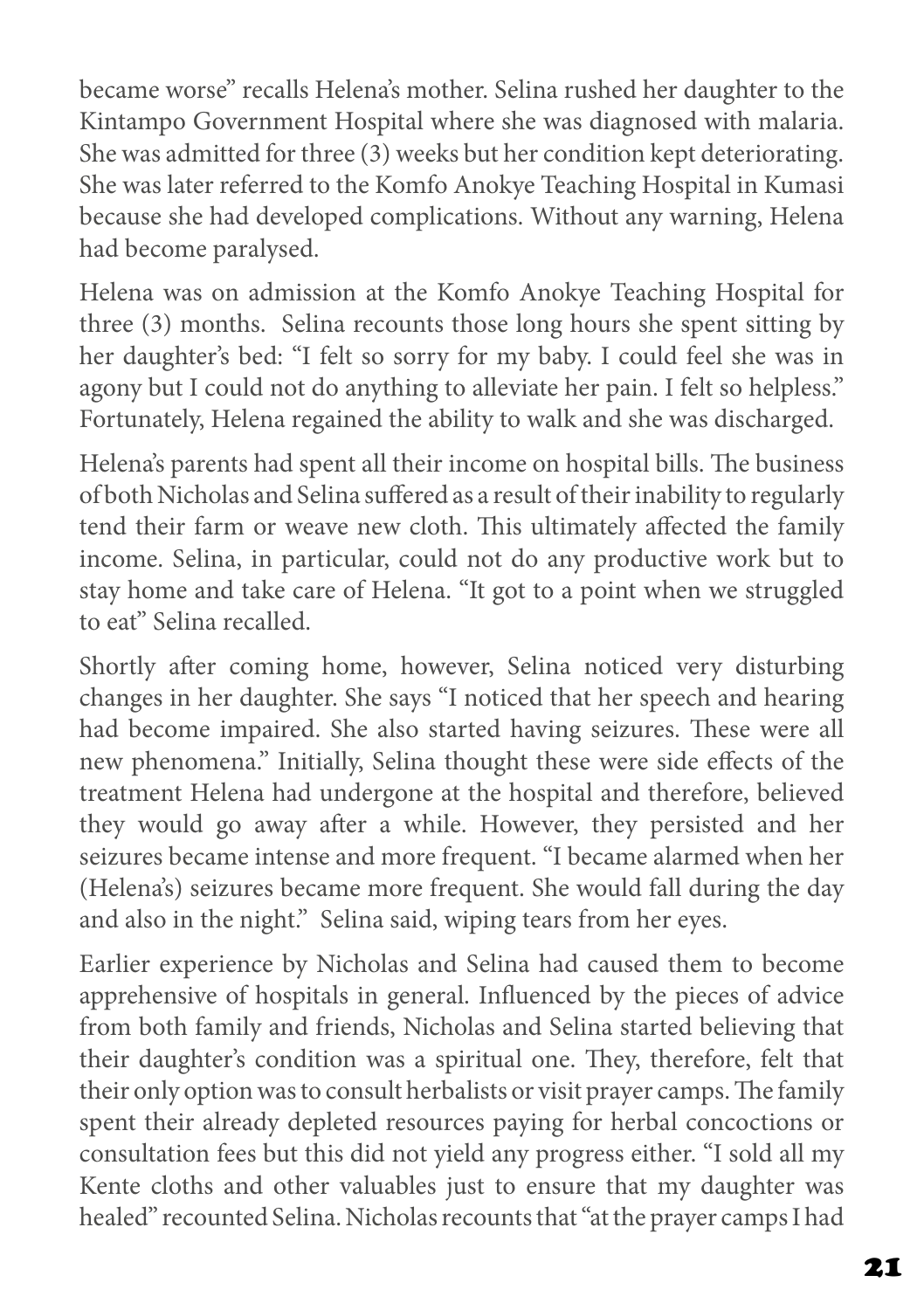to fast and participate in long prayer sessions on behalf of my daughter." Meanwhile, Helena's condition had become known in the community and became the subject of many a gossip. People in the community began avoiding them. Children from neighbouring families were warned to stay away from the Aguyere household for fear of contracting Helena's seizures. According to Nicholas, "life became so different for me in a twinkling of an eye! My once warm neighbours became very cold and abusive towards my family."

## Just When All Hope was Lost

Helena's parents felt quite hopeless at this time. She had been taken to every conceivable place that had been recommended to them but to no avail. They had come out from these places poorer and more hopeless than before. Such was their new reality, But a radio announcement was about to change their fortunes.

Selina vividly recalls that "one Tuesday morning in 2014, I was out here fetching water, when I heard an announcement on the community information system that some people were coming to meet with people with mental illness and epilepsy at the Anyima Health Centre. I immediately decided that I would send my daughter to the meeting". MIHOSO International Foundation, BasicNeeds-Ghana project implementation partners in the Brong Ahafo Region, had organized this specialist psychiatrist outreach to enable people living in the surrounding communities to access mental health treatment services. This was the first of such outreach in the area. Selina recollects her experience: "when I sent Helena to the clinic, I met Sister Akua Fosuaa (the local Self Help Group (SHG) Leader) who I knew in the community. She introduced me to the Sister Rose Dapaah (Community Mental Health Officer)". The visiting psychiatrist diagnosed Helena with epileptic psychosis. Selina says "I was speechless when Sister Rose told me what was wrong with my daughter. I guess the effect was momentarily lost on me." Helena was given the medicines the psychiatrist had prescribed free of charge.

After this initial visit to the psychiatric unit, Selina administered the prescribed medicine to Helena at home and sent her for regular check-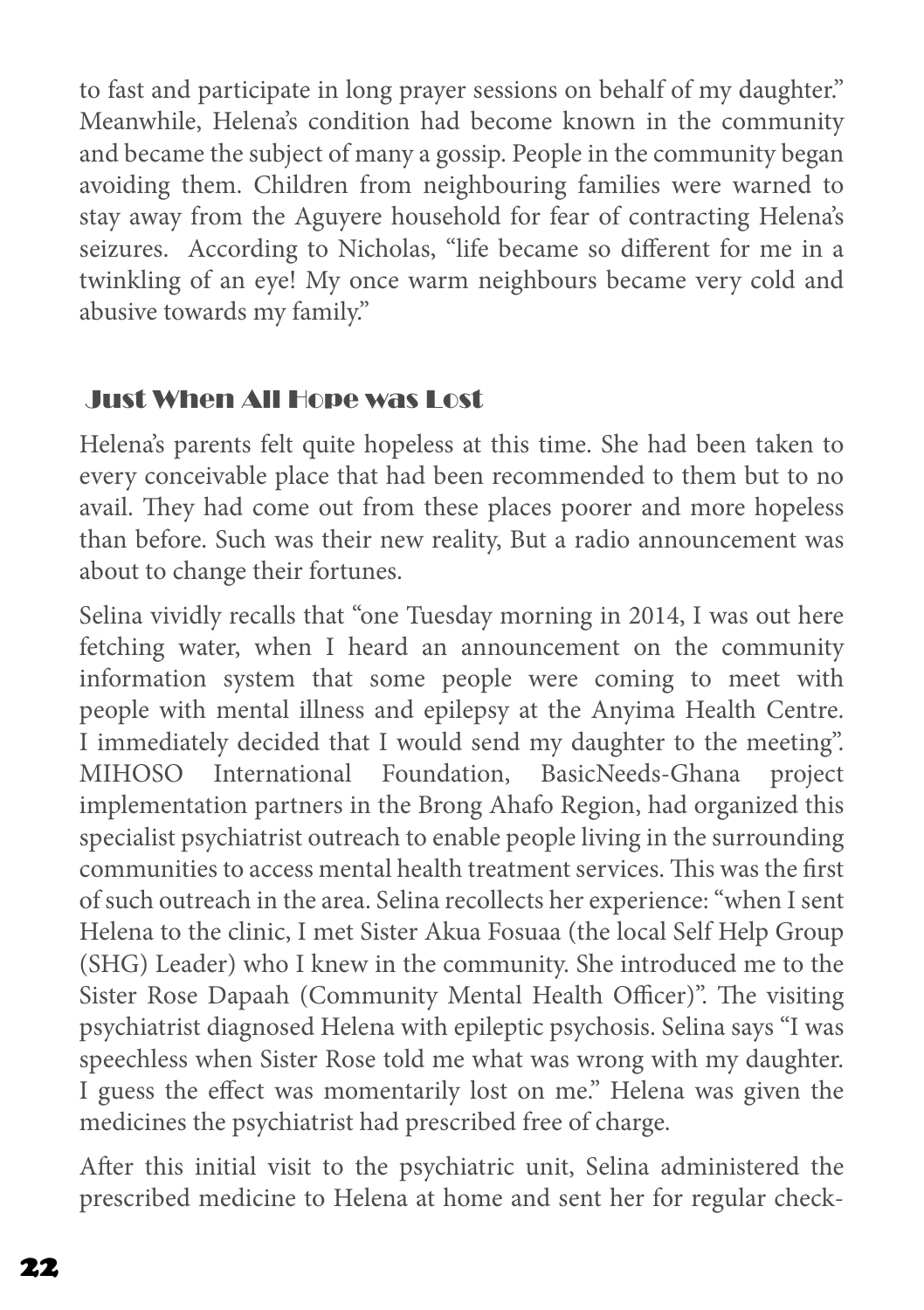

#### *Selina setting up her loom*

ups at the community mental health unit. The local SHG leader was also very helpful. Akua Fosuaa helped Selina to take care of her daughter.

About 4 months into her treatment, Helena started showing signs of improvement. Her seizures became less frequent and severe. She also regained some of her strength. She was now able to play with her friends even though her difficulties with speech and hearing persisted.

#### Threat of Relapse

Helena's troubles were far from over. Her family still faced some challenges that threatened to derail her recovery. Even though they regularly went to the community mental health unit for routine review, the medicines prescribed for Helena were not always available at the hospital. Her parents, therefore, had to buy them from the pharmacy shop. Anytime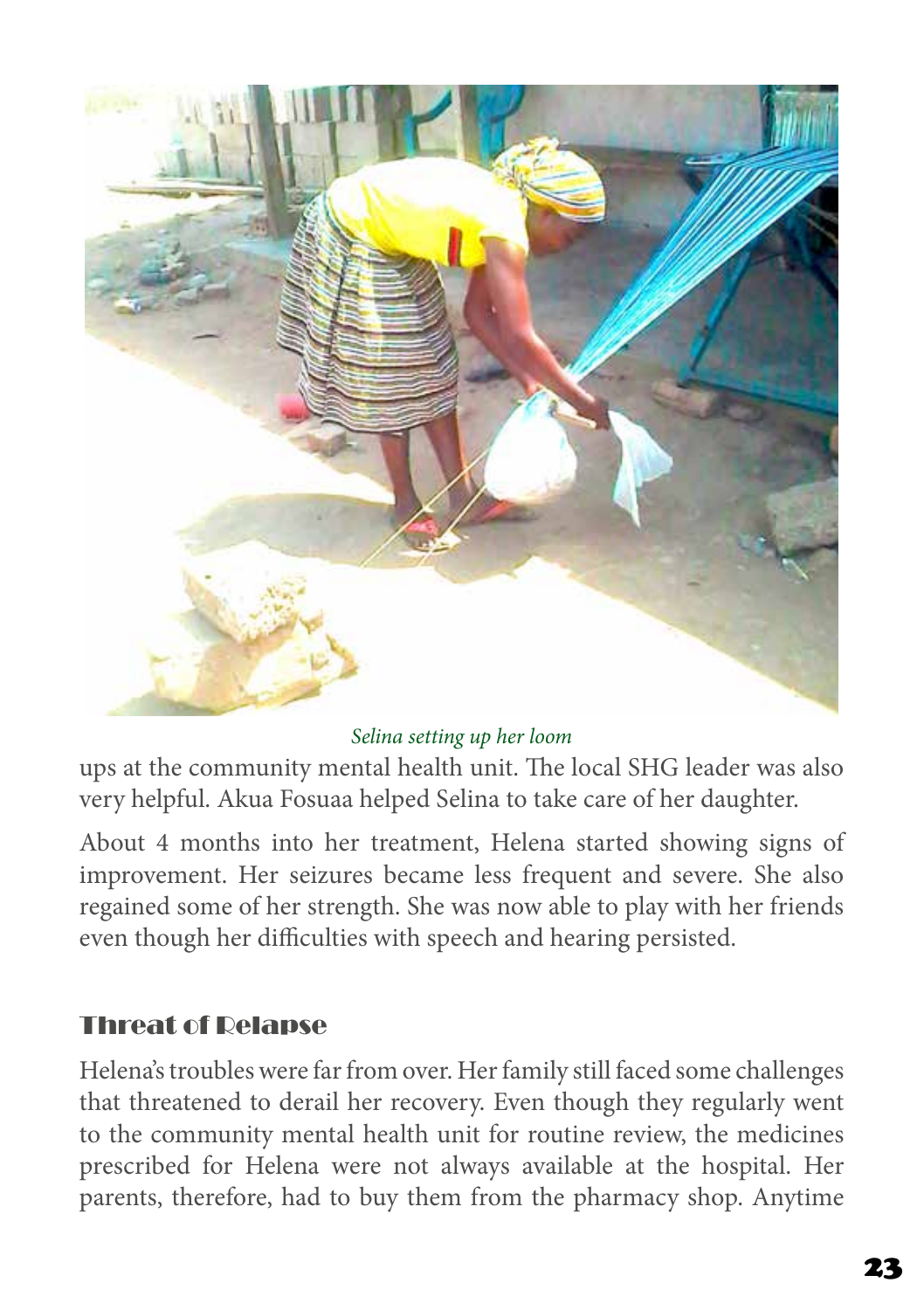

*Helena at her loom*

they delayed in doing so, mostly because they could not immediately raise money, Helena relapsed. Selina recalls that "about 5 months after we started treatment at the hospital, my daughter experienced very serious and frequent seizures because we could not raise GH¢40.00 to buy her medicine for that month"

Akua Fosuaa convinced Selina to join the Anyima Self Help Group. She explained to Selina that the group existed to provide support to people with mental illness or epilepsy and their carers. Joining the group turned out to be helpful to Helena and her mother. Selina said that "the self help group members supported us to purchase her (Helena's) medicine from the GH¢1.00 monthly dues they paid." Selina also received vital information on how to take care of her daughter from the discussions at meeting. Now, Helena had many 'mothers' who helped to take care of her.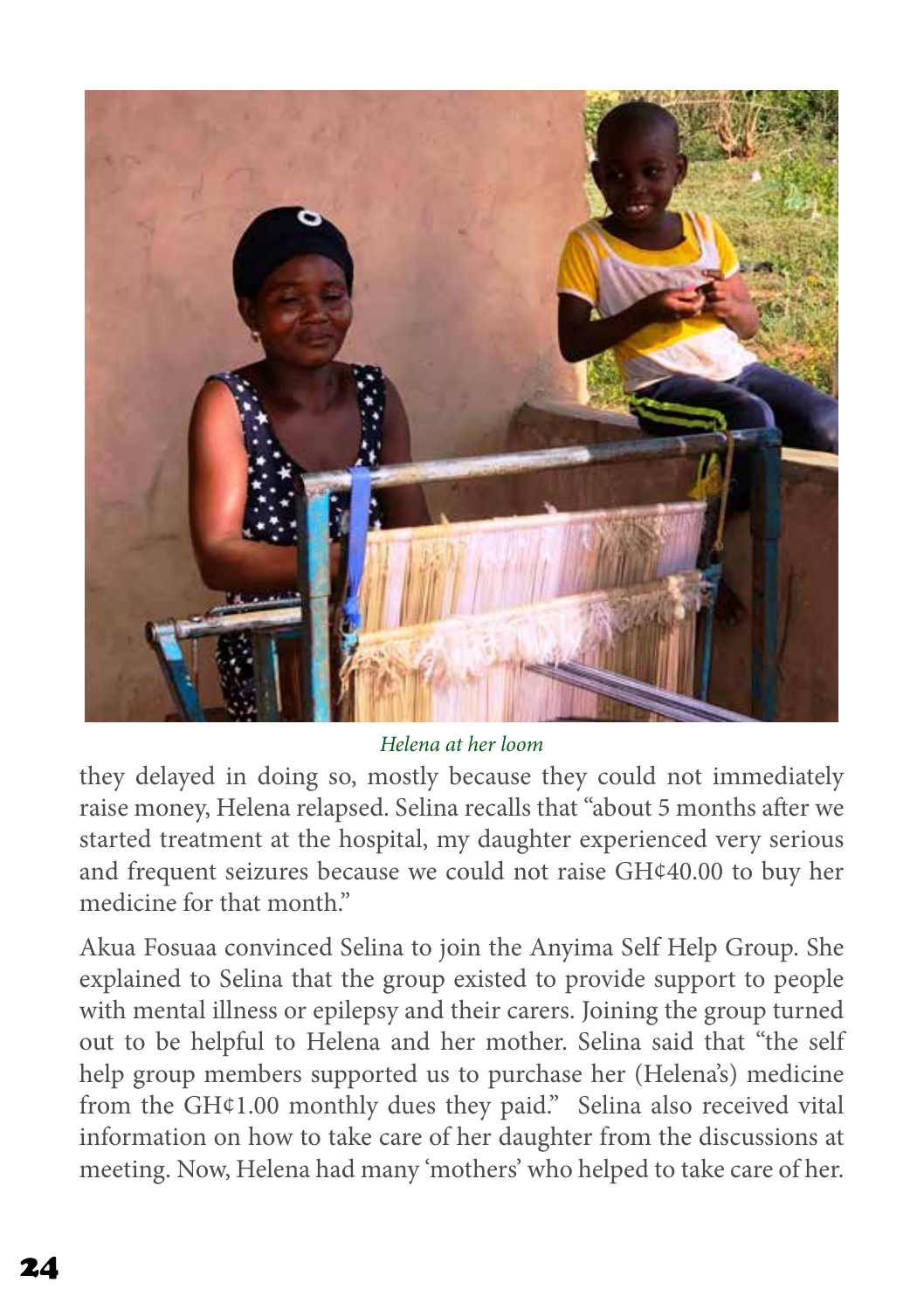# Relief at Last

With Helena's improved condition, her mother had the chance to do something productive to support her family. She expressed her desire to revamp her former business to BasicNeeds-Ghana through MIHOSO International Foundation. The organisation supported her with a cash amount of GH¢300.00 to restart her weaving business which she had abandoned three years ago because of Helena's condition. Selina has since resumed weaving different kinds all kinds of Kente and Batakari (locally woven Ghanaian fabric) for sale to support her family's upkeep and meet her daughter's treatment expenses. Selina said "I earn about GH¢500.00 from my cloths each month. I am able to pay Helena's fees and contribute to our feeding." The project officers also linked Selina to the Social Welfare Department at Kintampo South District. This enabled her to secure admission for Helena at the School for the Deaf and Speech Impaired at Pong Tamale in the Northern Region of Ghana. A visibly grateful Selina said "I am happy and quite thankful to God for using BasicNeeds and MIHOSO to turn our lives around."



*Helena loves to keep her mother company while she weaves*